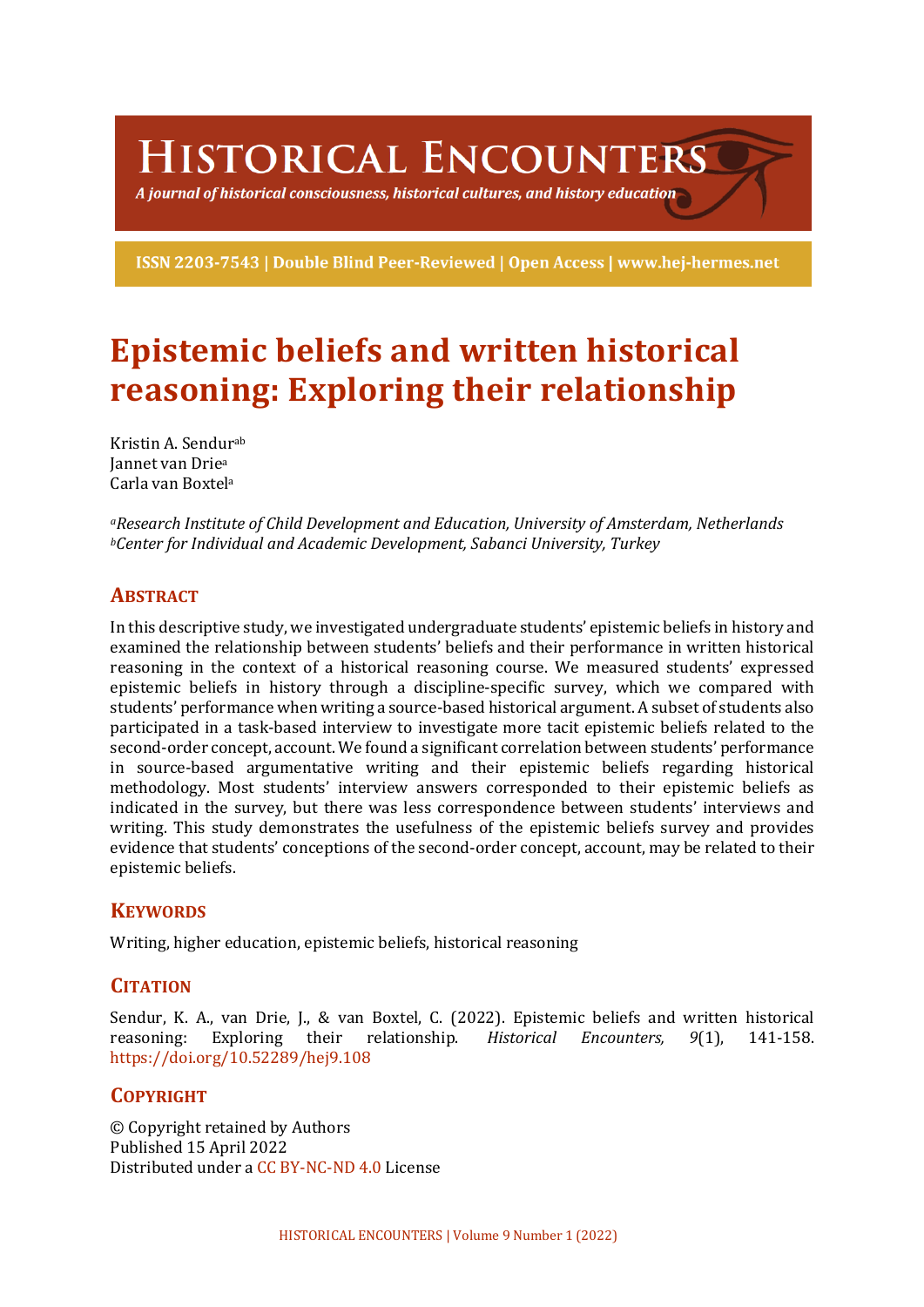## **Introduction**

There is growing interest in epistemic beliefs and how these relate to learning in different domains. Muis, Bendixen, and Haerle (2006) have concluded that epistemic beliefs, or beliefs about knowledge and knowing, have both domain-general and domain-specific aspects. In the discipline of history, the focus of this study, this domain-specificity has been studied in different ways, including how students respond to discrepant, or conflicting, accounts of an event or topic (Barzilai & Weinstock, 2015).

One important reason to study epistemic beliefs in history is because of their potential role in how students engage in historical reasoning and source-based writing. Students' beliefs may affect how they view the construction of knowledge (Maggioni, Fox, & Alexander, 2010) and their intellectual performance (Kuhn, 2001). Without more nuanced beliefs, this could influence how students use heuristics such as sourcing when reasoning historically or how they approach a historical writing task. In a study comparing history professors and university students' approach to writing tasks in history, the professors approached the tasks from an interpretative lens that was missing from many of the students, particularly in report writing (Greene, 1994). A relationship between epistemic beliefs and written historical reasoning could help explain such findings.

Frameworks in history education have proposed that a connection between epistemic beliefs and historical reasoning may exist (Havekes, Coppen, Luttenberg, & van Boxtel, 2012; van Drie & van Boxtel, 2008; VanSledright, 2014; Wineburg, 2001). Initial findings from both qualitative and quantitative studies also provide evidence of such a relationship (Stoel, van Drie, & van Boxtel, 2017; Ioannou & Iordanou, 2020; Lee & Shemilt, 2003). Some studies have questioned the role of epistemic beliefs on historical reasoning, but have been unable to draw conclusions without a direct measure of epistemic beliefs (Monte-Sano, 2008; Reisman, 2012). These findings demonstrate that there is a need to further explore how epistemic beliefs are reflected in the way that students reason about history. Because of the difficulty of measuring epistemic beliefs, this presents a major methodological challenge. In this study, we investigate the relationship between students' epistemic beliefs in history and their written historical reasoning.

## **Theoretical framework**

#### *The role of epistemic beliefs in history*

Epistemic beliefs have been described from multiple perspective, including developmental models (e.g. Kuhn, 2001) and independent dimensions (e.g. Hofer & Pintrich, 1997). In this study we build upon the developmental model of Kuhn and colleagues (Kuhn, 2001; Kuhn, Cheney, & Weinstock, 2000; Kuhn & Weinstock, 2002). In this model, the primary difference between the levels of beliefs is how the person reconciles objective versus subjective aspects of knowledge. At the lowest level, *realists* see claims as a copy of an objective reality, rendering critical thinking unnecessary. Those with *absolutist* beliefs hold that knowledge is objective and is generated outside of the person. Critical thinking can be utilized to determine truth. *Multiplist* believe that knowledge is an opinion constructed by the knower, and that there are not methods for determining whether one opinion is better. At the highest level are *evaluativists*, who can coordinate these objective and subjective positions. At this level, a person can use criteria to evaluate the status of knowledge.

In history, domain-specific epistemic beliefs may play a role in how students utilize second order concepts, such as evidence and historical accounts. Maggioni, VanSledright, and Alexander (2009) explored this idea when they mapped progression in the second order concept of evidence onto models of developmental domain-general epistemic beliefs. They concluded that there were similarities between Lee and Shemilt's (2003) progression model of evidence and the models of epistemic beliefs of Kuhn and Weinstock (2002) and King and Kitchener (2002). Lee and Ashby's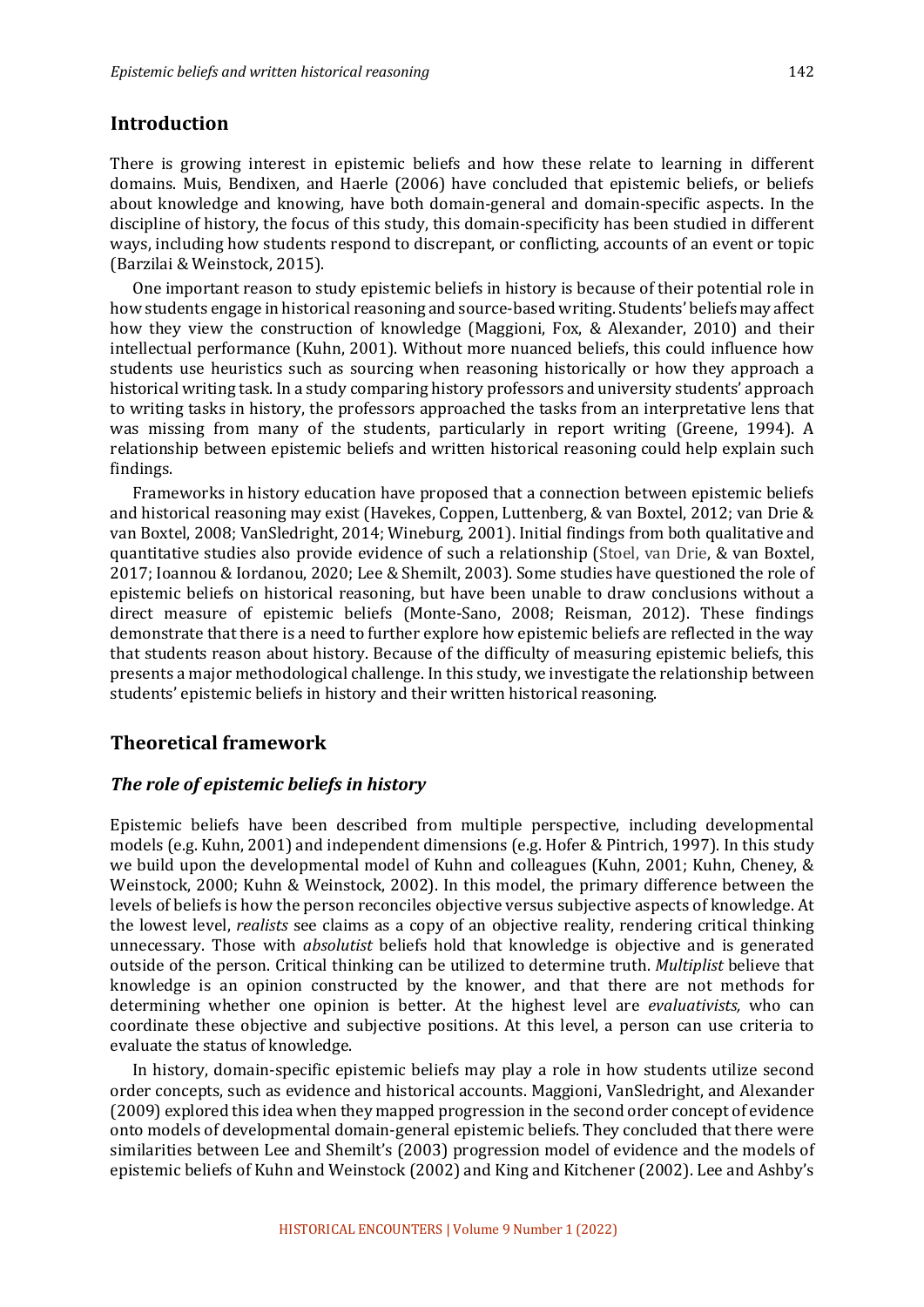(2000) accounts progression model may also be linked to students' history-specific epistemic beliefs.

In the domain of history, people make judgements about claims in rival accounts. Lee and Ashby's (2000) accounts progression model describes how students move from understanding these accounts as factual representations of the past to judgements made by authors. This, in turn, affects how students discriminate between discrepant accounts. In levels one through three of their model, students see historical accounts as direct representations of the past. At level one students equate accounts with the past, similar to a *realist* in Kuhn and Weinstock's (2002) model. At level three, students allow for differences between accounts, but attribute them to "gaps in information or mistakes" (Lee & Ashby, 2000, p. 212). Level three, "*the past as determining stories*," closely resemble the *absolutist* in Kuhn and Weinstock's (2002) model since these students hold that accounts are fixed and certain. Based on Kuhn and Weinstock's (2002) model, it would be reasonable to expect students at this level in Lee and Ashby's (2000) model to use critical thinking in the discipline of history (historical methodology) as a means of verifying truth.

In levels four through six in Lee and Ashby's (2000) model, students transition to viewing the author as taking an active role in creating the account. Students at level four begin to see the authorial role in accounts, but view them as "reported in a more or less biased way" (Lee & Ashby, 2000, p. 212). This could be interpreted as conforming partly to the *multiplist* stance, as students view the author as a creator of knowledge, but flawed by authorial distortion. The accounts progression model does not go so far as to claim that students define accounts as opinions only. At level six, the highest level, students view accounts as judgements "(re-) constructed in answer to questions in accordance with criteria" (Lee & Ashby, 2000, p. 212). This closely resembles the *evaluativist* position as the student reconciles the objective and subjective dimensions of the historical account. Based on Kuhn and Weinstock's (2002) model, students may use historical methodology as a means to discriminate between rival accounts. Given these similarities, there does seem to be a link between students' domain-specific epistemic beliefs and the second order concept, account. Measuring students' epistemic beliefs and performance when using accounts may provide further evidence of the possible role of epistemic beliefs in evaluating accounts.

#### *Measuring epistemic beliefs*

Measurement is a challenge in research on epistemic beliefs. One challenge is that within a discipline, and potentially within a task, epistemic beliefs (and stances such as relativism) may be situated and contextual (Chinn, Buckland, & Samarapungavan, 2011; Chinn, Rinehart, & Buckland, 2014; Sandoval, 2014). Another challenge is that unstated, or tacit beliefs may be difficult to measure (Chinn, Buckland, & Samarapungavan, 2011; Sandoval, 2005). One method of exploring epistemic beliefs in the discipline of history may be to examine the relationship between expressed and tacit epistemic beliefs, as well as academic performance. Mixed-methods studies have been proposed as an appropriate way of examining the complex and context-specific nature of epistemic beliefs (Chinn et al., 2011; Mason, 2016).

Likert scale surveys have been used as a cost-effective method of identifying expressed epistemic beliefs since they can be administered to large groups of participants relatively easily. Such surveys have taken the form of both domain-general (Schommer, 1990) and domain-specific epistemic beliefs (Maggioni, VanSledright, & Alexander, 2009; Stoel, Logtenberg, Wansink, Huijgen, van Boxtel, & van Drie 2017). The use of Likert scale surveys has been questioned (Greene & Yu, 2014; Hofer, 2016). Hofer (2016) concludes that such scales may be appropriate for measuring very naïve beliefs, but that it may be difficult to distinguish between multiplist and evaluativist beliefs.

In this study, we administered a three-scale survey to measure expressed epistemic beliefs in history (Stoel, Logtenberg, et al., 2017). This survey was based on the model developed by Kuhn Cheney, & Weinstock (2000) and Maggion's (2010) Beliefs About History Questionnaire. First, the *nature of knowing-objective* subscale measures whether students believe that the past cannot be known because it is gone and therefor claims cannot be tested, for example, "When eyewitnesses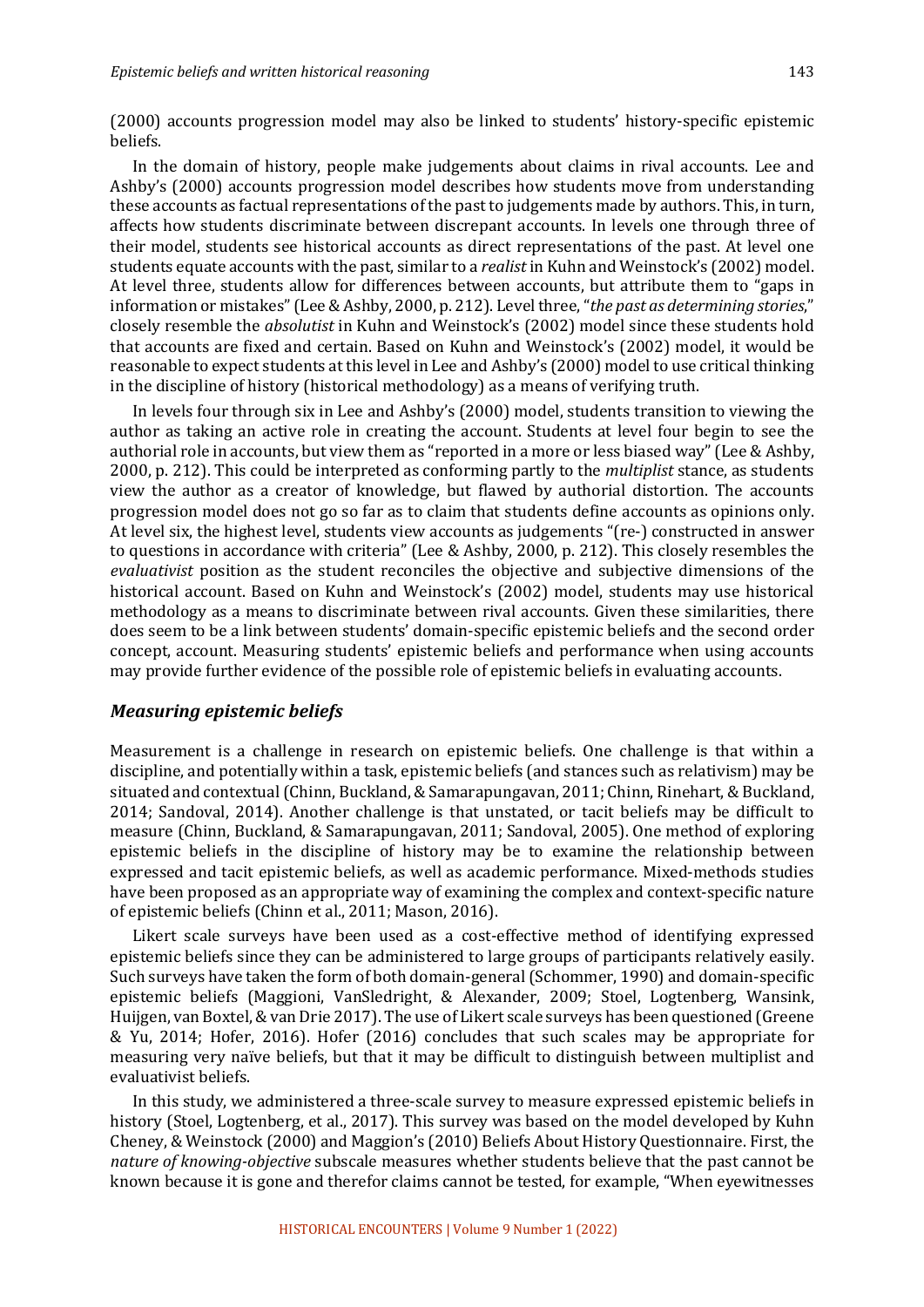do not agree with each other, it is impossible to know what happened." Here, history can only be known through "true" unbiased sources. The second scale, *nature of knowledge-objective*, contains items that correspond to beliefs that history is certain and is a representation of history as it occurred (as opposed to an interpretation of the past). Students rated statements including, "When something is written in your textbook, you can be nearly certain it is true." A third scale, *historical methodology*, measures the extent to which students believe that there are criteria and procedures that can be used in history to produce knowledge. One item stated, "In history you must learn to deal with conflicting evidence." Due to issues surrounding epistemic beliefs surveys, additional measures may be useful in triangulating the data. Tasks that capture epistemic beliefs in action, such as measurements of the second order concept account, may be one option.

The evaluation of students' source-based historical writing may be an appropriate measure of academic performance to compare to their epistemic beliefs. Maggioni, Fox, & Alexander (2010) conclude that students' epistemic beliefs align with how well they are able to approach and comprehend multiple texts. Similarly, Barzilai and Eshet-Alkalai (2015) found that epistemic beliefs affected comprehension of the author's viewpoint, and in turn the use of multiple sources in a written argumentative task. Epistemic beliefs did not seem to directly affect the use of multiple sources. Therefore, it may be valuable to explore how students perform in different aspects of written historical reasoning. The heuristic sourcing, for example, may be employed for different reasons by students with a more objective versus subjective stance. Greene and Yu (2014) found that history students who prized declarative knowledge justified knowledge claims based on the veracity of that knowledge. Therefore, students with more naïve epistemic beliefs may use sourcing to determine truth, while those at higher levels may use the same heuristic to contextualize an author.

This study explores epistemic beliefs in a historical reasoning course with L2 undergraduate students. We combine a survey of students' expressed epistemic beliefs in history, a discrepant accounts task that examines tacit epistemic beliefs, and students' performance in written historical reasoning.

## **Research questions**

In this study, we address the following research question: How do students with different epistemic beliefs, as measured by the epistemic beliefs survey and the discrepant accounts task, reason historically when writing a historical argument? Based on the theoretical framework, we would expect that students with more nuanced epistemic beliefs would display more advanced historical reasoning in their writing than those with naïve beliefs since epistemic beliefs may influence the construction of knowledge (Maggioni, Fox, & Alexander, 2010) and intellectual performance (Kuhn, 2001). From a methodological perspective, we would be interested in investigating whether there is a stronger relationship between the performance on the discrepant accounts interview and the writing than the survey and the writing because of the situated nature of the discrepant accounts and writing tasks.

## **Methodology**

## *Participants*

This study's data is a subset of a larger study on historical writing in English as an L2. 62 undergraduate students at a small private English-medium university in Istanbul, Turkey participated during the fall 2017 semester. See Appendix A for demographics. All students were enrolled in a Content and Language Integrated Learning (CLIL) historical reasoning course as a part of a pre-university intensive English program. Participants were non-native English speakers at the B2 level according to the Common European Framework of Reference for Languages. Students are in general 18 to 19 years old during the program.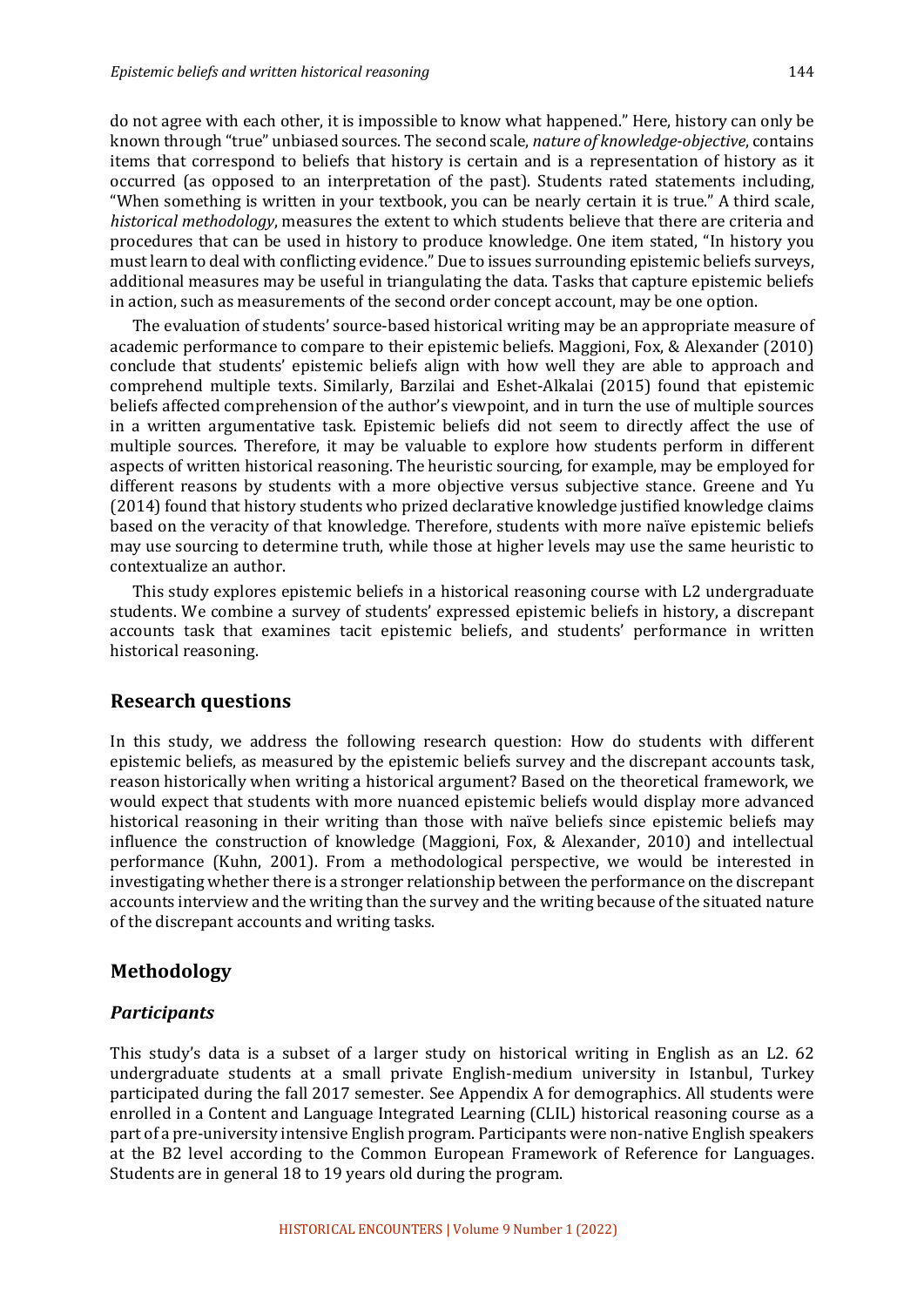#### *Historical reasoning course*

Students participated in a seven-week course (four hours weekly, 28 hours total) that introduced historical reasoning and argumentation using a cognitive apprenticeship model (Collins, Brown, & Holum, 1991). In the course, historical reasoning focused on argumentation (claim and evidence), historical contextualization and the heuristics source evaluation and corroboration (van Drie & van Boxtel, 2008; Wineburg, 1991). In this model, students were first introduced to a component of historical reasoning through an expert performance. Afterwards, students completed scaffolded activities before independent performance. When learning about source evaluation, for example, students first viewed an expert analysis of a primary source while taking notes using a graphic organizer. Later, students worked together to similarly analyze other primary sources with instructor support. Finally, small groups of students independently analyzed primary sources. A similar pattern was used for each aspect of historical reasoning. Students studied gladiators in the late Roman Republic and early Empire partly because it would be studied in a subsequent required history course.

During each unit students read primary and secondary sources to answer a central historical question (Monte-Sano, 2010). To facilitate reading comprehension, sources were excerpted, simplified, and presented based on recommendation by Wineburg and Martin (2009). Students used graphic organizers and guiding questions that targeted the historical reasoning concept evidence, and the heuristics, source evaluation and corroboration. Prior to reading a primary source, students identified relevant aspects of the author's background, such as the purpose in writing. Based on their notes and the central historical question, the students discussed potential ways these aspects may have influenced the author's account. While reading, students used guiding questions to address the central historical question. After reading, students considered previously read primary sources, and the extent to which the sources corroborated in answering the question.

Students wrote four *document-based question* (DBQ) essays during the course using each unit's primary and secondary sources. All questions were expositions, a one-sided argument (Coffin, 2006), and each was closely aligned with one of the central historical questions. To promote written historical reasoning in an L2, students studied aspects of language common to historical writing, such as hedging. Students used sentence stems for aspects of historical reasoning, such as source evaluation.

Throughout the course, students were challenged to integrate what they had learned about history as a discipline focused on the interpretation of the past with methodological components of historical reasoning. For example, in the first lesson, students discussed who writes about history, their varying purposes, along with the different types of available sources. By introducing students to the concept of history as interpretation and the limits of the historical record, we hoped to problematize the idea of history as truth, a commonly articulated position among our students. As a part of this lesson, we introduced methodological aspects of historical reasoning used by historians.

The course was designed by the first author and taught by twelve English language instructors using highly scripted lesson plans. Instructors had zero to six semesters experience teaching the course. Before beginning, instructors participated in a training introducing the curriculum. Extensive support material, including grading rubrics, sample essays and activity keys were provided. The course coordinator tracked lesson completion and helped ensure standardized instruction and grading. All lessons were carried out according to plan.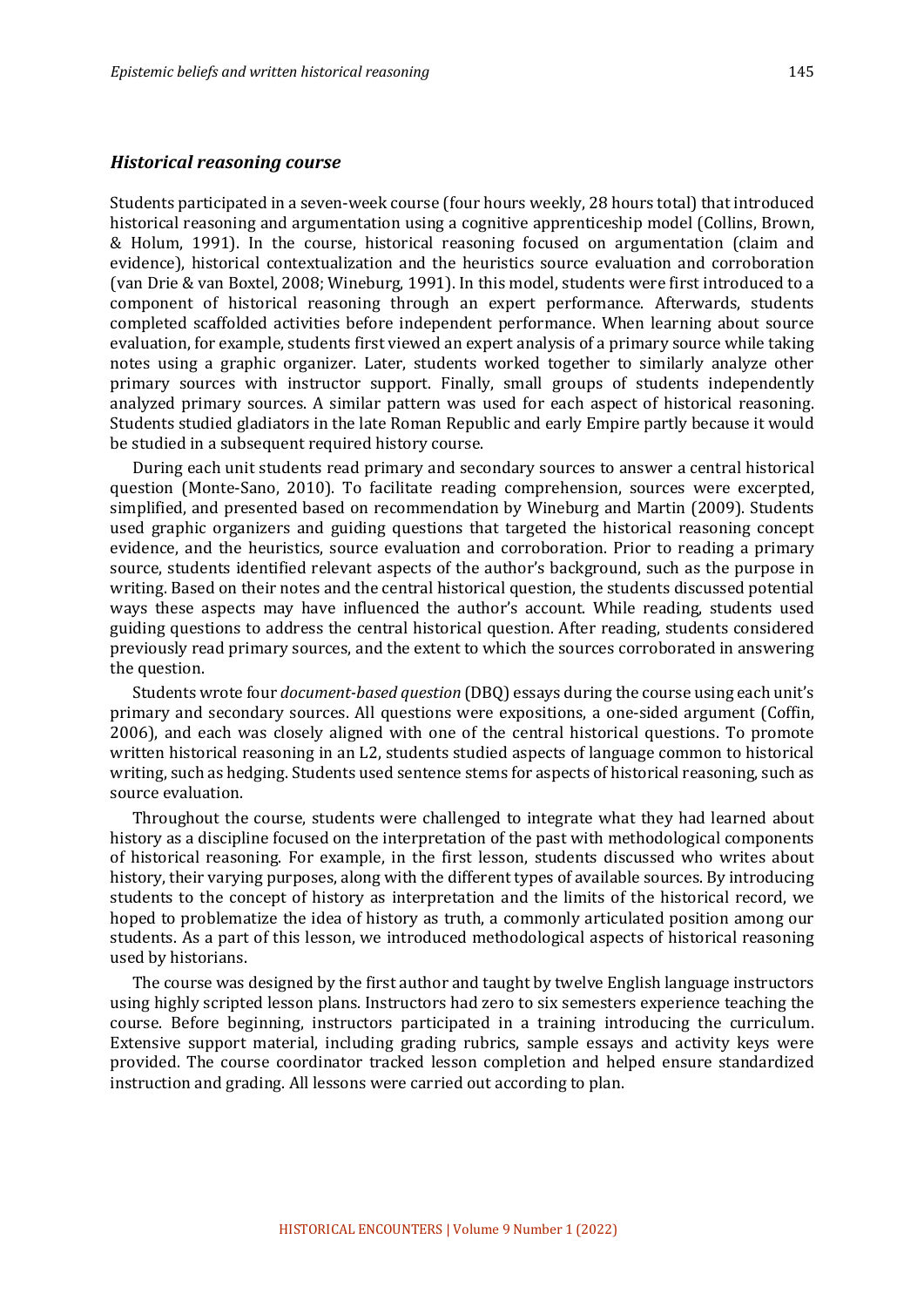#### **Data sources and analysis**

There were three data sources for this study: 1) a survey of students' epistemological beliefs, 2) students' document-based question (DBQ) essays, and 3) a discrepant accounts interview.

#### *Epistemological beliefs survey*

Participants completed the epistemological beliefs survey developed by the Stoel, Logtenberg, et al.  $(2017)$ . The survey had 16 questions measured on a six-point Likert scale ranging from 1 (strongly disagree) to 6 (strongly agree). The three subscales are described above.

The survey was electronically administered following the last lesson under the supervision of an instructor or research assistant. The survey was presented in simplified English and students could consult a Turkish translation. Survey administrators could clarify vocabulary, but not help students choose an answer.

The original English version of the survey was first simplified by the first author in consultation with one of the survey's authors and another postdoctoral researcher in history proficient in Dutch, English and Turkish. Two native Turkish-speaking English language instructors translated the survey into Turkish. Each translation was discussed with the same survey author to ensure fidelity to the original meaning.

Cronbach's alpha for the nature of historical knowing-objective scale was .64. The nature of historical knowledge-objective scale had an alpha of .63. Historical methodology was .92. A Kolmogorov-Smirnov test showed that the scores for the nature of knowing-objective Scale *D*(62) = .14,  $p < .05$  and the historical methodology Scale  $D(62) = .22$ ,  $p < .05$ , were significantly nonnormal. The nature of knowledge-objective Scale  $D(62) = .10$ ,  $p = .10$ , and the DBQ total score,  $D(62) = .09$ ,  $p = .20$  were normally distributed. Therefore, we conducted the non-parametric Spearman's correlation coefficient.

#### *Document-based question*

During the course, students wrote four DBQs, as described above. We analyzed the final DBQ, which was completed after instruction finished. Students answered the following question: "It is believed that many gladiators were volunteers. To what extent would it be desirable and/or undesirable for a free man to volunteer to become a gladiator?" Students had 50 minutes plus a required 10-minute planning time to write the essay using the primary and secondary sources studied in the course. The word limit was 250-300 words.

These essays were scored by the first and second author on a five-point analytical rubric (Sendur et al., 2020) and in Appendix B. This rubric was designed to assess the aspects of historical reasoning taught in the course. Cohen's Kappa from the larger dataset (This subset is 44% of the entire dataset) ranged from .66 to .82 with the claim and source evaluation categories receiving the lowest and highest scores, respectively.

#### *Discrepant accounts interview*

Following the course, students were invited to participate in interviews to further investigate their epistemic beliefs in history. Ten students (five female, five male) who volunteered and gave consent participated. See Table 1 below for participant details. Interviews were conducted by the first author and trained research assistants in English or Turkish, based on the student's preference. Interviews were audio recorded, transcribed and translated, if necessary.

In the interview, the students completed a task from Project Chata in which they read two competing accounts of the end of the Roman Empire (Lee, 2001; Lee & Ashby, 2000). All students were familiar with the topic since it is in their high school curriculum. After reading the accounts, interviewers first confirmed students' accurate comprehension of both accounts. Students then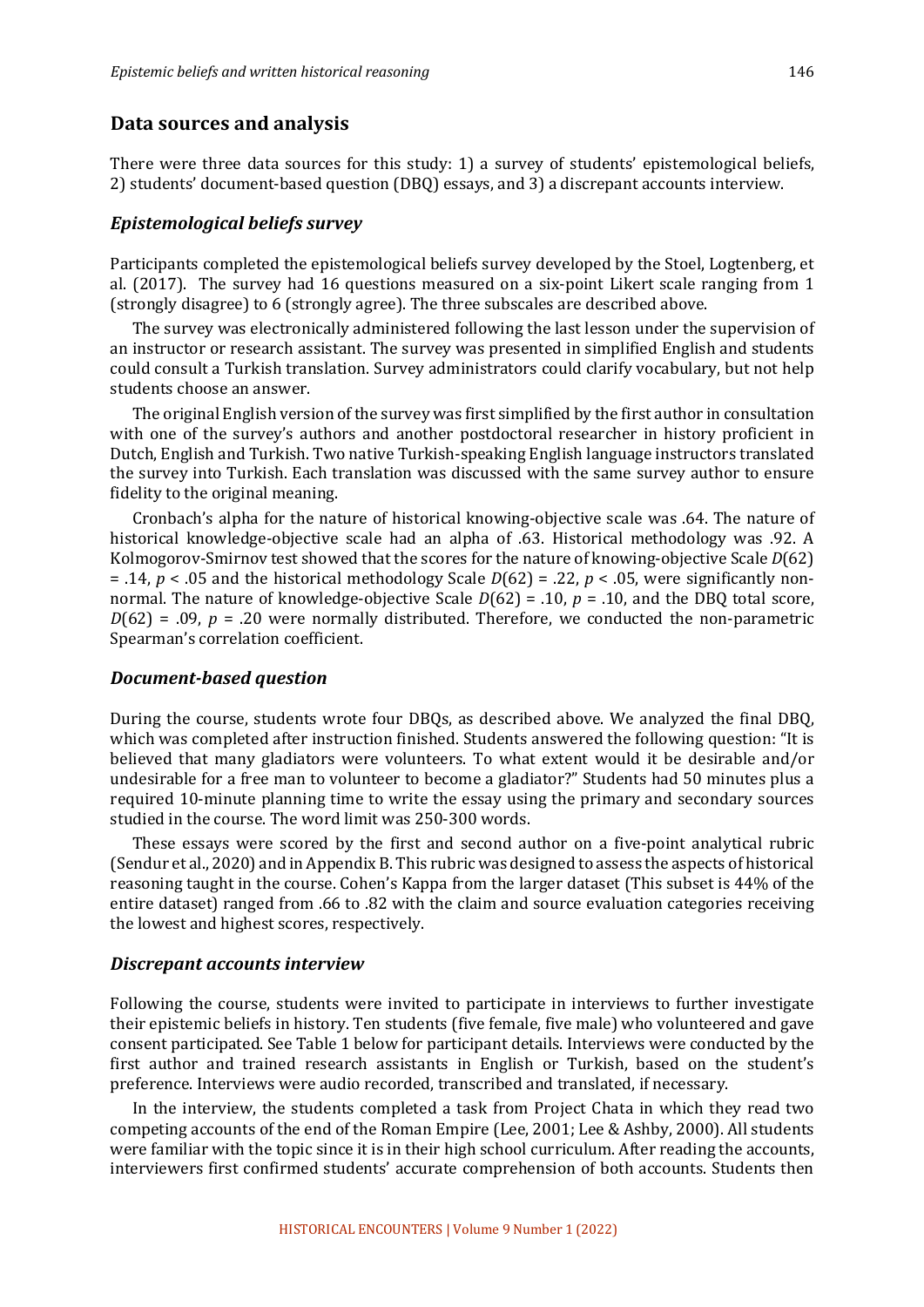answered the questions from the Project Chata task. See Appendix C for the questions and sample student answers. The concept of accounts was chosen because it is likely to have an epistemic aspect, as described in the theoretical framework.

Lee's (2001) description of his framework for the task contains eight subcategories subsumed into three main approaches to the task. The three major categories include: 1) students who approach the task from a *factual-based* perspective, 2) students who approach the task from the perspective that there are *multiple (factual-based)* pasts, and 3) students who used a *criterial* approach. The unit of analysis was the answer to the five questions as a whole.

The first and second author independently coded all student answers using the eightsubcategory framework. We report students' placement into one of the three main categories. Initial agreement was 60%, and all differences were resolved through discussion. As a result, each student's answer was placed into one category. The category the student was placed into was the student's predominant stance since most student displayed evidence of more than one stance within an interview (Barzilai & Eshet-Alkalai, 2015; King & Kitchener, 2002).

## **Results**

In this section we first describe students' epistemic beliefs as measured by the survey after completing the historical reasoning course and DBQ. Next, we investigate correlations between students' beliefs and written historical reasoning. Finally, we explore the beliefs of a subset of students in the discrepant accounts interview in comparison to their survey results and written historical reasoning.

## *Epistemological beliefs survey*

Students  $(N=62)$  scored a mean of  $3.85(SD=.80)$  in the nature of knowing-objective scale, indicating that they partly disagreed to partly agreed that it is only possible to know about the past through unbiased sources, and a mean of 3.08(*SD*=.80) in the nature of knowledge-objective, indicating that they partly disagreed that knowledge in history is certain and fixed. Students scored a mean of 5.18(*SD*=.99) on the historical methodology scale, which indicates that most students agreed that knowledge in history is bound by disciplinary methods and criteria.

#### *Document-based questions*

Students scored a mean of  $12.26(SD=3.10)$  on the DBQ out of 20. See Appendix A for subscores. This mean score indicates that students demonstrated an emerging level of proficiency in written historical reasoning.

Next, we investigated whether there was a correlation between students' written historical reasoning as measured by the DBQ and their epistemic beliefs as measured by the epistemic beliefs survey by calculating a Spearman's correlation coefficient. There was not a significant correlation between students' epistemic beliefs in the nature of knowing-objective scale and the DBQ score,  $r_s(60) = .09$  *p* > .05 or between the nature of historical knowledge-objective scale and the DBQ score,  $r_s(60) = -.04$   $p > .05$ . There was a significant positive correlation between students' beliefs in the historical methodology scale and the DBQ score,  $r_s(60) = .46$ ,  $p < .01$ . We also examined DBQ subscores for the historical methodology scale and found significant positive correlations for the subscores evidence,  $r_s(60) = 0.39$ ,  $p < 0.01$ , source evaluation,  $r_s(60) = 0.33$ ,  $p < 0.01$ , and corroboration,  $r_s(60) = 29$ ,  $p < 0.05$ . We concluded that students' epistemic beliefs regarding historical methodology, as measured by the survey correlate with their written historical reasoning, as measured by the DBQ.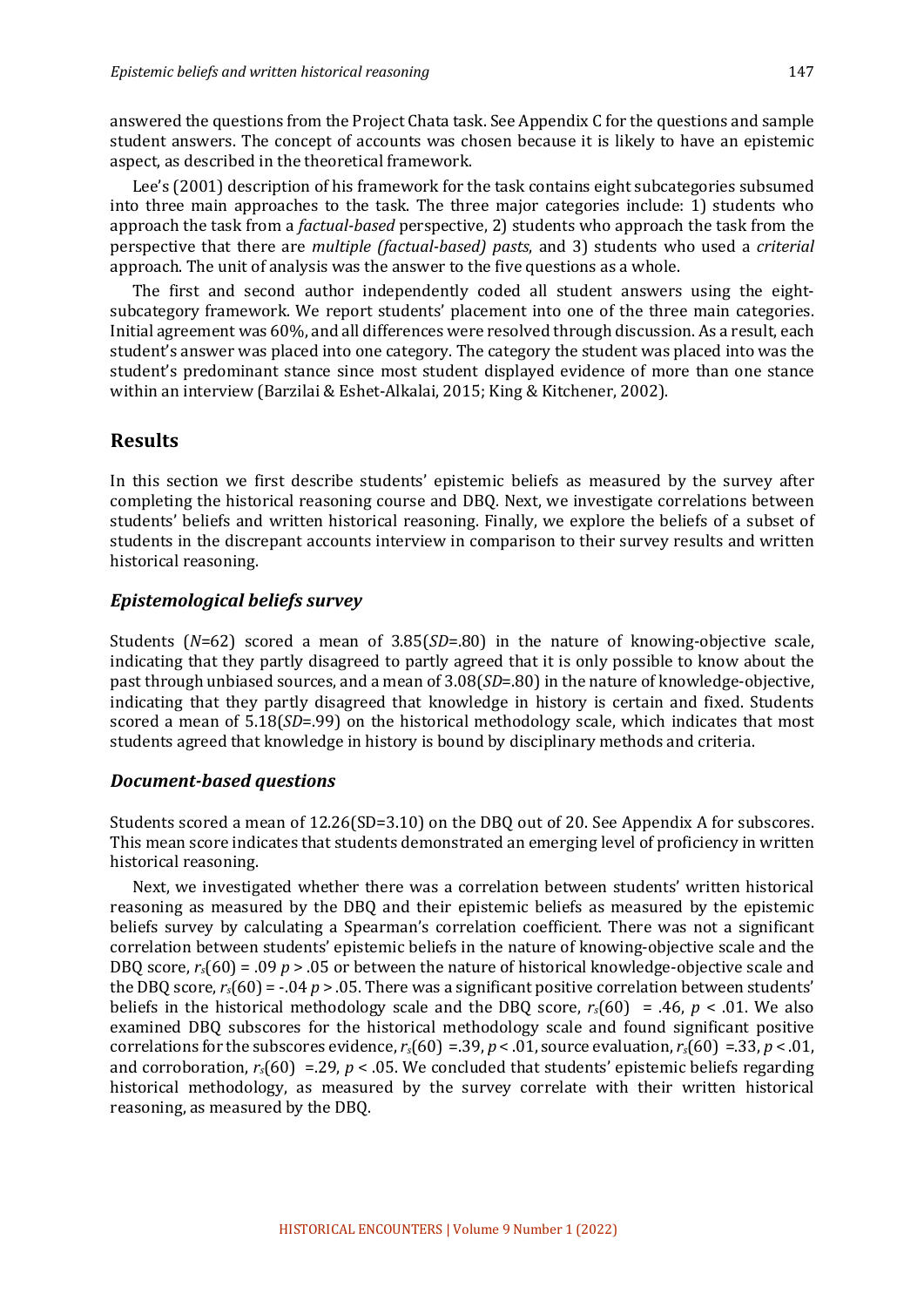#### *Discrepant accounts interview*

An analysis of the ten students who participated in the discrepant accounts interview showed that three were classified as using a factual approach to the task, as shown in Table 1 (column Discrepant Accounts Approach), below. These students used historical methodology to assess the veracity of the accounts. Seven students used a criterial approach to determine the fall of the Roman Empire. 

#### *Triangulating data: Epistemic stance and interview*

In this section we explore ten students' epistemic beliefs by triangulating their performance in the discrepant accounts interview, the epistemic beliefs survey and the DBO. Based on the nature of knowledge-objective and historical methodology survey scales, we identified four potential epistemic stances corresponding to the level of agreement with these two scales. We did not include the nature of knowing-objective scale when identifying stances since it did not add substantially to the analysis and the stances identified in the literature correspond well to the two utilized scales (Maggioni et al., 2009; Stoel, Logtenberg, et al., 2017). We tentatively placed students into an epistemic stance corresponding to their survey responses, as shown in Figure 1. Students who completed the discrepant accounts interview fell into two stances: criterial and procedural objectivist.

> FIGURE 1: Epistemic stances based on the nature of knowledge-objective and historical methodology scales from the epistemic beliefs survey

> > **Historical Methodology:** Procedures can be used

to ascertain historical knowledge

| Procedural objectivist<br>stance: Historical method can be<br>used to correctly identify the truth | Criterial stance: Historical<br>methodology/criteria can be used to<br>determine the quality of claims about<br>the past, but these are open for debate | Nature of kn<br>knowledge is<br>and unce |  |
|----------------------------------------------------------------------------------------------------|---------------------------------------------------------------------------------------------------------------------------------------------------------|------------------------------------------|--|
| Copier stance: History is a<br>reflection of the past                                              | <b>Subjectivist stance:</b> There are no<br>criteria to determine the quality of<br>claims about the past; validity cannot<br>be determined             |                                          |  |

**Nature of knowledge:** knowledge is objective and certain

> **Historical Methodology:** Procedures cannot be used or are unnecessary to ascertain historical knowledge

**Nature of knowledge:** subjective ertain

We categorized six students who had high agreement with the historical methodology scale and low agreement with the nature of knowledge-objective scale as criterial, in line with Lee's (2001) terminology. We expected these students to approach the discrepant accounts interview using historical methodology and/or criteria to determine the quality of claims about the past, but consider these claims as uncertain, similar to an evaluativist (Kuhn & Weinstock, 2002). We thus expected that they would use a criterial approach in the interview.

The second group of four students indicated strong agreement with both the historical methodology and nature of knowledge-objective scales. We classified these students as procedural objectivists. Similar to the criterial group, we expected these students to value the use of historical methods. Unlike the criterial stance, however, we expected these students to believe that historical methodology could be used to determine an objective truth, similar to an absolutist (Kuhn & Weinstock, 2002). Because of their epistemic beliefs, we expected these students to use a factual approach in the discrepant accounts interview.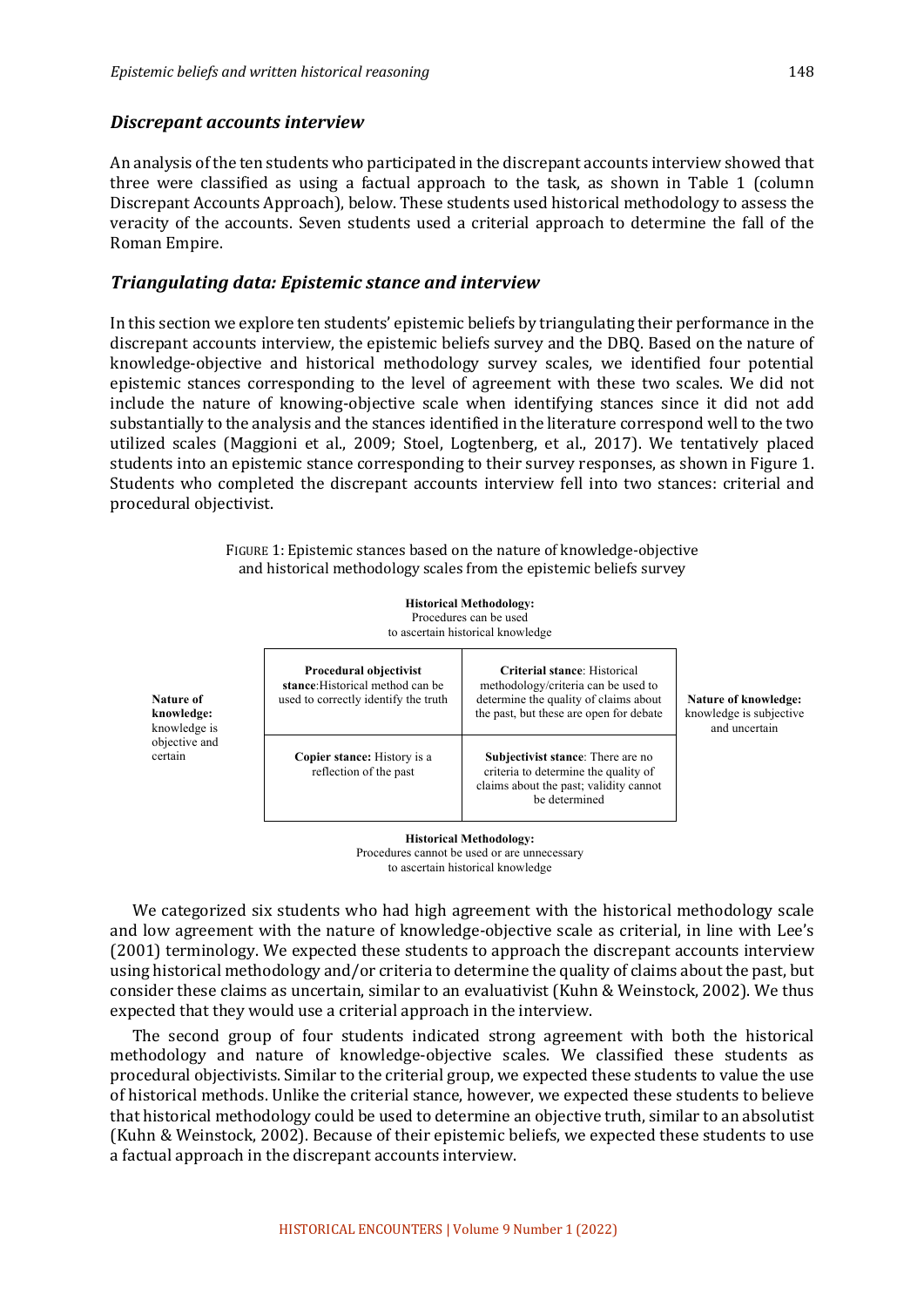| <b>Student</b>  | <b>Epistemological Beliefs Survey</b> |                                  | <b>Epistemic Stance</b> | <b>Discrepant</b>           | <b>DBO</b>            |
|-----------------|---------------------------------------|----------------------------------|-------------------------|-----------------------------|-----------------------|
|                 | Nature of<br>knowledge-<br>objective  | <b>Historical</b><br>methodology |                         | <b>Accounts</b><br>Approach | Total<br><b>Score</b> |
| S <sub>1</sub>  | 2.20                                  | 5.50                             | Criterial               | Criterial                   | 10                    |
| S <sub>2</sub>  | 3.60                                  | 5.83                             | Procedural objectivist  | Criterial                   | 14                    |
| S <sub>3</sub>  | 4.20                                  | 6.00                             | Procedural objectivist  | Factual                     | 17                    |
| S4              | 3.20                                  | 5.83                             | Criterial               | Criterial                   | 16                    |
| S <sub>5</sub>  | 4.00                                  | 5.33                             | Procedural objectivist  | Factual                     | 10                    |
| S <sub>6</sub>  | 3.20                                  | 6.00                             | Criterial               | Criterial                   | 14                    |
| S7              | 2.20                                  | 5.67                             | Criterial               | Criterial                   | 11                    |
| S <sub>8</sub>  | 3.60                                  | 5.50                             | Procedural objectivist  | Factual                     | 13                    |
| S <sub>9</sub>  | 1.80                                  | 4.50                             | Criterial               | Criterial                   | 15                    |
| S <sub>10</sub> | 2.60                                  | 6.00                             | Criterial               | Criterial                   | 9                     |

TABLE 1: Scores for the epistemological beliefs survey, discrepant accounts interview and DBQ for a subset of students  $(n=10)$ 

*Note:* DBQ scores can range from 0 to 20.

There appears to be a positive relationship between the epistemic stance as determined by the survey results and the discrepant accounts interview approach. With the exception of one student, S2, students' discrepant accounts interview approach aligned with our expectations based on the survey results. S2 was classified as a procedural objectivist based on the survey, but used a criterial approach in the interview.

Students categorized as criterial by the survey scored highly on the interview and used both interpretive criteria, such as their definition of the concept of an empire, and historical methodology, like source evaluation, to analyze the discrepant accounts. S4, for example, noted the interpretive criteria used by the authors of the accounts and the possibility of additional interpretive criteria:

> Both of them looked from different perspectives. One of them looked from more economic perspective. One of them looked from more military perspective. This question is about that every issue can be interpreted from different perspectives. (S4, interview excerpt).

These students also noted the importance of historical methodology. While some students simply noted that "historians have their own methods" (S9, interview excerpt), others explained the way they used historical methodology and interpretive decisions together:

> We can find sources that would support these two stories and we can make a comparison among those sources. We need to judge these sources in terms of their authors, contents for reliability. Then we need to research whether we can take Byzantium as the Roman Empire. That is how we can decide (S6, interview excerpt).

In contrast, students (except S2) categorized as procedural objectivists focused on historical methodology. When asked to decide how the Empire ended, these students used historical methodology as the sole criteria for determining the fall, as in this excerpt:

> We can look to writer's life story and the time period he lived. (So) we can decide it's wrong or right. (Based on) his relationships, purpose and perspective. And time period. Maybe he saw this event. And he might lived it (S3, interview excerpt).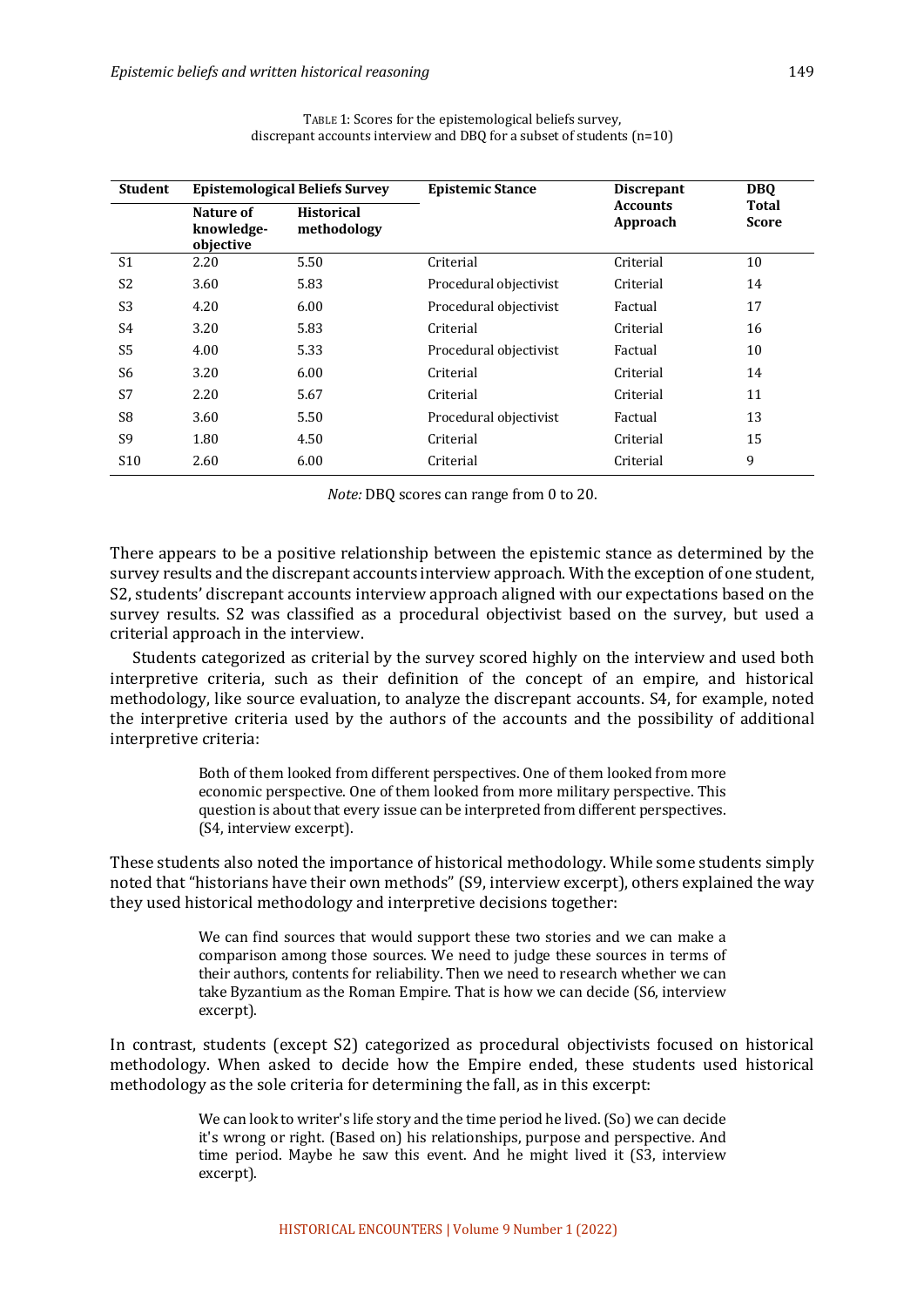This focus is possibly because they saw the accounts themselves as the source of knowledge and sought to evaluate the veracity of the accounts using this methodology, similar to the students in Greene and Yu's (2014) study.

## *Triangulating data: Epistemic stance and writing*

Here we present four cases illustrating how students with differing epistemic stances perform on the DBQ. In the first two cases, the student's epistemic stance aligns with their expected performance on the DBQ, while in the second two cases it does not.

S4's criterial stance aligns with his strong DBQ performance. In his interview, he focused on how historians can approach a historical question from multiple perspectives (see above). He also connected these perspectives to historical methodology:

> Since we cannot observe the history directly, we search issues from historical sources. The sources that we use, people that we consult, our way of thinking, how we reconcile the ideas and the reliability of sources would influence the outcome. (interview excerpt)

S4 approaches his DBQ similarly. He first considers the evidence of inherent danger and social penalties for gladiators. However, in the following excerpt he ultimately reconciles this evidence with multiple sources advocating for advantageous aspects of becoming a gladiator to argue that it was a reasonable risk for those in lower (but not upper) socioeconomic classes.

> According to Kyle, gladiators' life conditions were harsh but better than poor Romans considering housing, medical attention and food opportunities. This is supported by Dunkle who agrees a career as a gladiator would attract free men because of the chance gladiators might become famous and wealthy which would buy their freedom (Dunkle 2002). Use of this evidence demonstrates that being a gladiator is a reasonable risk to get a better life for a free man. (DBQ excerpt)

S4's use of historical methodology, such as corroboration, combined with his argumentative approach result in a high score on his DBQ.

Next, we examine the case of S3, a student classified as a procedural objectivist, whose DBQ performance and epistemic stance also align. S3 received the highest DBQ score among the interviewed students. In her interview, S3 focused on the methodology of historical reasoning, as expected given her stance. When determining the date for the fall of Rome she mentioned both source evaluation and corroboration, noting "And if a two or three, four, texts are the same, dates are the same, I think it's might be true. But we can't decide, we can't decide just by looking at one." Unlike students classified as criterial, however, her use of historical methodology was to find the objective truth.

This student, in turn, wrote a DBQ demonstrating good control of the methodology of historical reasoning including well-formulated source evaluation, evidence from multiple sources, historical contextualization, and a claim. One aspect of her essay that was striking was that she included all of the evidence. This is evident in her expansive (but not entirely accurate) claim:

> Volunteering for being a gladiator is desirable because they will have citizen rights, will live better than many people and will be an object of female adoration. Also volunteering is undesirable for the reasons that gladiators will be unhealthy and people from the upper class see them in the group of shames and they separate them (DBQ excerpt).

The lack of selection in her claim and evidence may point to a lack of criteria, which is unsurprising given her epistemic stance.

The case of S1, categorized as a criterial stance, demonstrates that in some cases, the epistemic beliefs of the student do not result in a DBQ with high quality written historical reasoning. In his interview, S1 focused on his criteria for defining an empire, which he explained as "when I think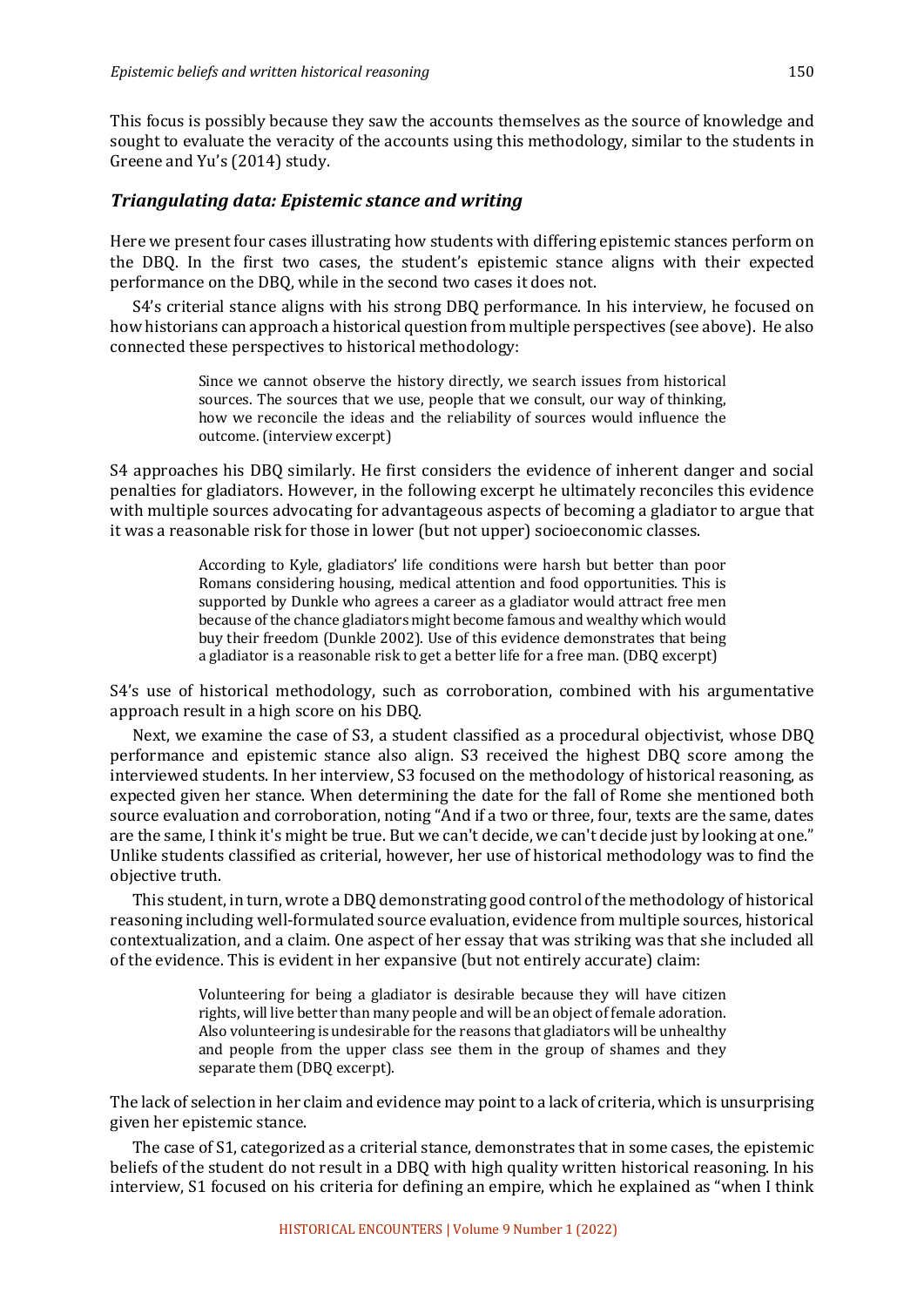the concept of the empire, the thing that comes my mind is that people from various nations live all together." He uses this criteria as a means of evaluating his level of agreement with the two accounts. In his answer, however, he is troubled by the uncertainty of history, which he attributes partially to the reliability of his sources, concluding, "but in the end of the day the history may change in accordance with new resources. The thing that we know as true may be disproved. That's why we can't be precise."

Unlike the criterial approach in his interview, S1's DBQ reads more as a compilation of evidence than an interpretation. Notably, S1's DBQ does not indicate the use of any criteria to guide his answer. S1 does carry one feature of his interview to his DBQ: his concern about the reliability of his sources. This is visible in the extensive source evaluations he includes for each of his sources, one of which follows:

> A similar point is made by Cicero, who was a rich politician in the Roman Republic...Cicero witnessed the gladiator games and lived at the end of Republic. However, he probably sponsored the games so he might exaggerated the bravery of gladiators. Probably he was a partly reliable source (DBQ excerpt).

The end result is a DBQ that demonstrates some emerging markers of written historical reasoning, but does not match the criterial stance of his survey or discrepant accounts interview.

Finally, we profile S5, a student classified as a procedural objectivist who performed poorly on the DBQ. In her interview, S5 argued that there is a single objective history, but that it is difficult or impossible to ascertain because sources can be "made up" to fulfill a purpose. While distrustful of the sources, she still maintained that the best way to find the truth was "maybe from people who lived in those times could tell the real story like they could call eye witnesses."

Similar to S1, S5's DBQ read as a compilation of evidence and poorly formulated methodological aspects of historical reasoning that did not come together to form a coherent argument, and was in fact, at some points at odds with the available evidence. The strongest aspect of the essay was her use of source evaluation:

> Suetonius was useful as a source for gladiators' importance because he could have accessed to information that Emperor Augusts wrote and was in charge of Roman libraries which makes him a reliable source (DBQ excerpt).

Her use of sourcing, while reasonable, was offset from the evidence she used from the same source, rendering it less effective. The resulting DBQ made poor use of historical methodology, which is at odds with her epistemic stance.

## **Discussion and conclusions**

In this study, we investigated how students with different epistemic beliefs, as measured by a domain-specific survey and a discrepant accounts interview reason historically when writing a historical argument.

In the epistemic beliefs survey, students indicated that they partly disagreed to partly agreed that it is only possible to know about the past through unbiased sources. They partly disagreed that history is fixed and certain, and agreed that knowledge in history is bound by disciplinary methods and criteria. These expressed beliefs demonstrate a somewhat nuanced view of history as a discipline. Since there is evidence of a relationship between epistemic beliefs and intellectual performance in general (Kuhn, 2001) and how students approach multiple sources in history specifically (Maggioni et al., 2010), we would expect that students' beliefs in this study would also show a similar relationship. This hypothesis was partially confirmed. Students' DBQ scores were positively correlated with the belief that history is bound by disciplinary methods and criteria, but not with the other scales. Since writing was assessed for the application of historical reasoning (i.e., disciplinary methods and criteria), this relationship is not unexpected.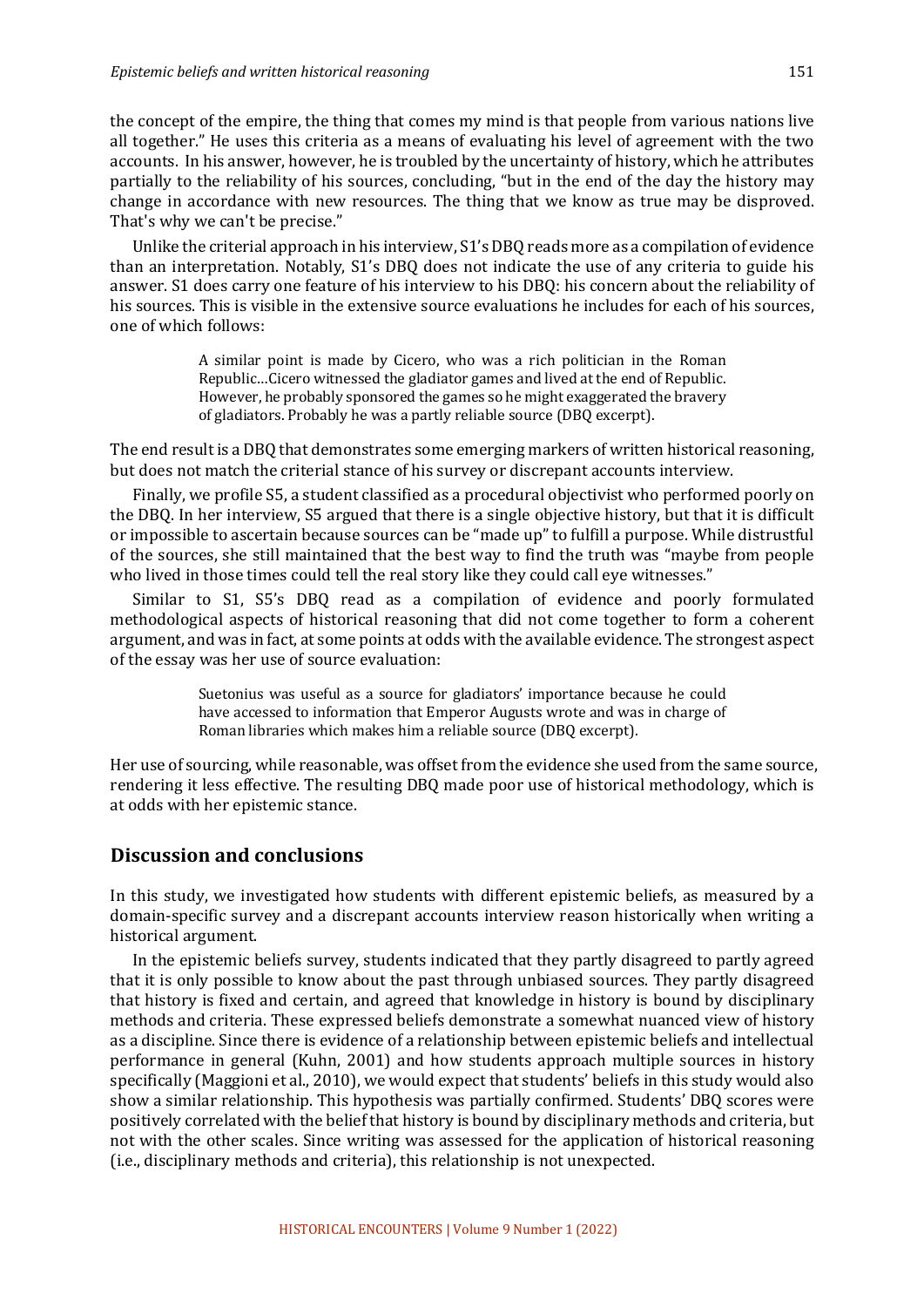A subset of students participated in a discrepant accounts interview, which explored their tacit epistemic beliefs about the second order concept account. Students' epistemic stance, as identified by the survey, largely corresponded to their approach in the discrepant accounts interview. We compared these students' epistemic stance with their DBQ performance, expecting a relationship between the two. Illustrations of students whose DBQ performance did and did not align with their epistemic stance demonstrate that this expectation is partially confirmed. Two potential reasons that students' beliefs and DBQ performance might not consistently align may be that these students view the DBQ task as non-argumentative (Greene, 1994) or that these L2 students have difficulty when writing from sources (Cumming, Lai,  $&$  Cho, 2016). Another possible reason is that the epistemic stance and the discrepant accounts interview provide information about whether students believe that there are procedures and criteria that can be used to determine the quality of claims, but do not provide information about the extent to which students are able to apply those procedures and criteria.

This study is limited by the small number of students who participated in interviews and the low reliability of two of the survey scales. Studies with a larger population and using a fully validated version of the simplified survey are needed. A more recent DBQ topic could also be used to investigate if the topic plays a role in students' written historical reasoning. While it is possible that students' knowledge of historical methodology influenced their performance, the relationship between the interview and the survey indicate that this study has likely captured aspects of students' epistemic beliefs and their influence on written historical reasoning.

This study makes a contribution towards the difficult task of measuring epistemic beliefs. Triangulating a survey of epistemic beliefs, a discrepant account interview, and written historical reasoning allowed for a richer picture of students' epistemic beliefs and supports the idea that the survey is a reasonable measure of students' epistemic beliefs in history. This is an important contribution since the use of surveys to measure epistemic beliefs is seen as problematic (Hofer, 2016). It also provides evidence that beliefs about the second order concept account described by Lee and Ashby (2000) are associated with epistemic beliefs, similar to findings related to the second order concept evidence (Maggioni et al., 2010; Maggioni et al., 2009). Future research may explore more efficient ways of using these concepts to examine epistemic beliefs to benefit from data triangulation.

#### **Acknowledgement**

The authors thank Gerhard Stoel for his support in translating the epistemic beliefs survey.

#### **References**

- Barzilai, S., & Eshet-Alkalai, Y. (2015). The role of epistemic perspectives in comprehension of multiple author viewpoints. *Learning and Instruction*, 36, 86-103. https://doi.org/10.1016/j.learninstruc.2014.12.003
- Barzilai, S., & Weinstock, M. (2015). Measuring epistemic thinking within and across topics: A scenario-based approach. *Contemporary Educational Psychology, 42,* 141-158. https://doi.org/10.1016/j.cedpsych.2015.06.006
- Chinn, C. A., Buckland, L. A., & Samarapungavan, A. (2011). Expanding the dimensions of epistemic cognition: Arguments from philosophy and psychology. *Educational Psychologist*, *46(*3), 141-167. https://doi.org/10.1080/00461520.2011.587722
- Chinn, C. A., Rinehart, R. W., & Buckland, L. A. (2014). Epistemic Cognition and Evaluating Information: Applying the AIR Model of Epistemic Cognition. In D. N. Rapp & J. L. G. Braasch (Eds.), *Processing inaccurate information: Theoretical and applied perspectives from cognitive science and the educational sciences* (pp. 425). Cambridge: MA: MIT Press.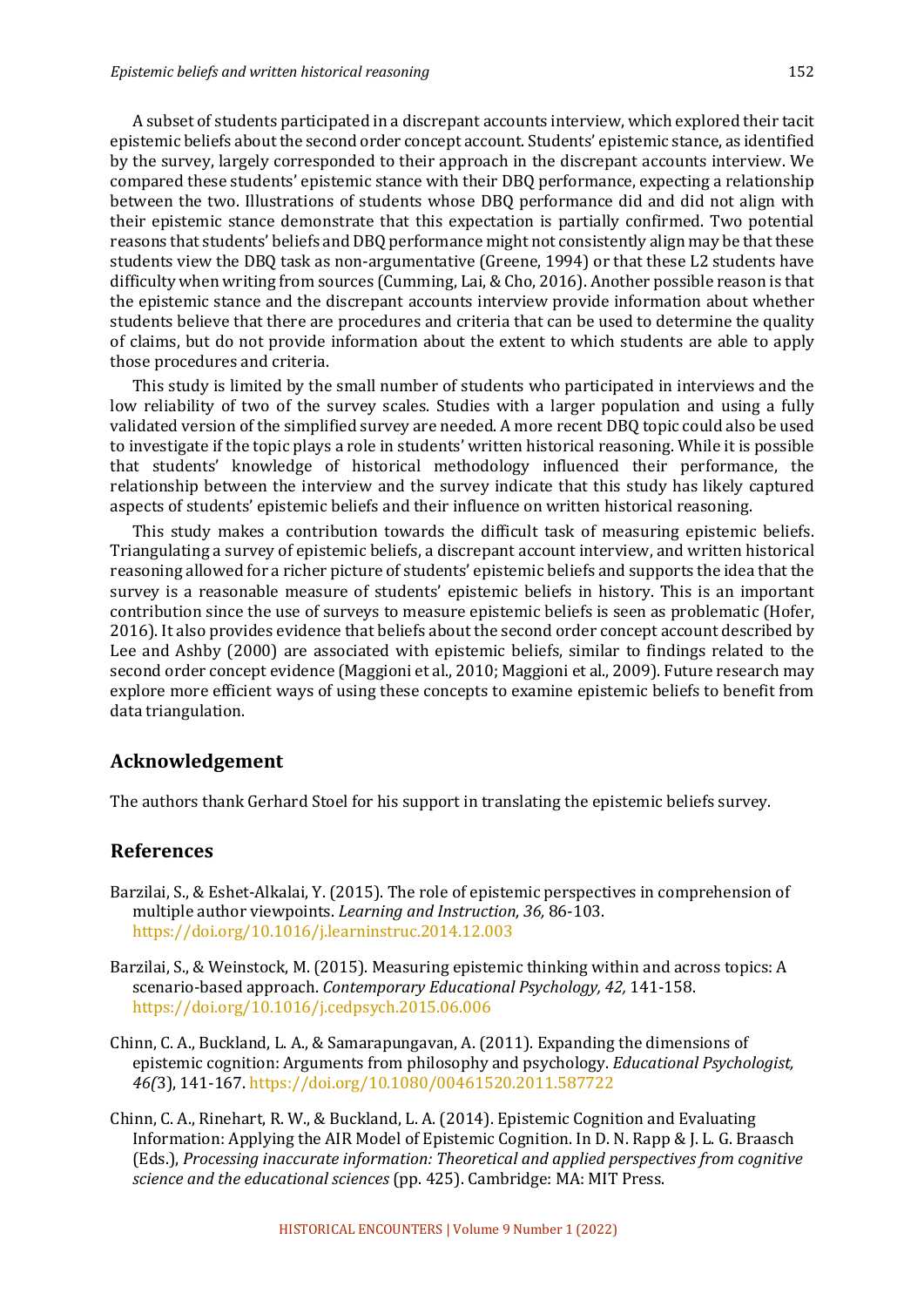- Coffin, C. (2006). *Historical discourse: The language of time, cause and evaluation*. London: Bloomsbury Publishing.
- Collins, A., Brown, J. S., & Holum, A. (1991). Cognitive apprenticeship: Making thinking visible. *American educator, 15*(3), 6-11.
- Cumming, A., Lai, C., & Cho, H. (2016). Students' writing from sources for academic purposes: A synthesis of recent research. *Journal of English for Academic Purposes, 23, 47-58.* https://doi.org/10.1016/j.jeap.2016.06.002
- Greene, J. A., & Yu, S. B. (2014). Modeling and measuring epistemic cognition: A qualitative reinvestigation. Contemporary Educational Psychology, 39(1), 12-28. https://doi.org/10.1016/j.cedpsych.2013.10.002
- Greene, S. (1994). The problems of learning to think like a historian: Writing history in the culture of the classroom. *Educational Psychologist*, 29(2), 89-96. https://doi.org/10.1207/s15326985ep2902\_4
- Havekes, H., Coppen, P. A., Luttenberg, J., & van Boxtel, C. (2012). Knowing and doing history: A conceptual framework and pedagogy for teaching historical contextualisation. International Journal of Historical Learning, Teaching and Research, 11(1), 72-93.
- Hofer, B. K. (2016). Epistemic cognition as a psychological construct: Advancements and challenges. In J. A. Greene, W. A. Sandoval, & I. Bråten (Eds.), *Handbook of epistemic cognition* (pp. 31-50). New York: Routledge.
- Hofer, B. K., & Pintrich, P. R. (1997). The development of epistemological theories: Beliefs about knowledge and knowing and their relation to learning. *Review of Educational Research,* 67(1), 88-140. https://doi.org/10.2307/1170620
- Ioannou, K. & Iordanou, K. (2020) Elementary school students' epistemic perspective and learning strategies in history. *Learning: Research and Practice, 6*(2), 150-166. https://doi.org/10.1080/23735082.2019.1591492
- King, P., & Kitchener, K. (2002). The reflective judgement model: Twenty years of research on epistemic cognition. In B. K. Hofer, & P. R. Pintrich (Ed.), *Personal epistemology: The psychology of beliefs about knowledge and knowing* (pp. 37–61): Mahwah, NJ: Lawrence Erlbaum Associates.
- Kuhn, D. (2001). How do People Know? *Psychological Science, 12*(1), 1-8. https://doi.org/10.1111/1467-9280.00302
- Kuhn, D., Cheney, R., & Weinstock, M. (2000). The development of epistemological understanding. *Cognitive Development*, 15(3), 309-328. https://doi.org/10.1016/S0885-2014(00)00030-7
- Kuhn, D., & Weinstock, M. (2002). What is epistemological thinking and why does it matter? In B. K. Hofer & P. R. Pintrich (Eds.), *Personal epistemology: The psychology of beliefs about knowledge and knowing* (pp. 121–144). Lawrence Erlbaum Associates Publishers.
- Lee, P. (2001). History in an information culture. *International Journal of Historical Learning*, *Teaching and Research, 1*(2), 75-98.
- Lee, P., & Ashby, R. (2000). Progression in historical understanding among students ages 7-14. In P. N. Stearns, P. Seixas, & S. Wineburg (Eds.), *Knowing, teaching, and learning history* (pp. 199-222): New York University Press.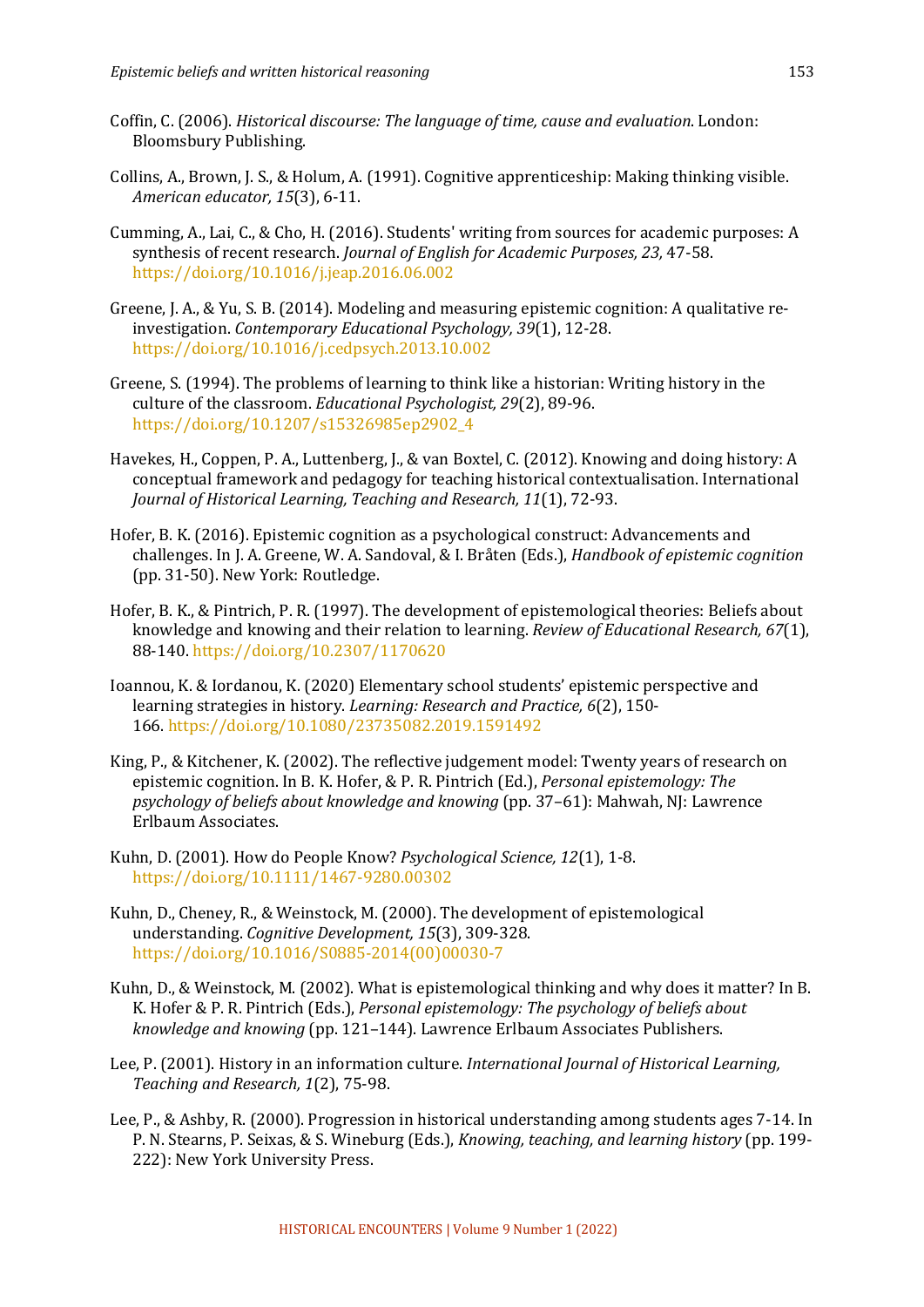- Lee, P., & Shemilt, D. (2003). A scaffold, not a cage: Progression and progression models in history. *Teaching History, 113, 13-23. https://www.jstor.org/stable/43259908*
- Maggioni, L. (2010). *Studying epistemic cognition in the history classroom: Cases of teaching and learning to think historically.* [PhD Dissertation]. University of Maryland. http://hdl.handle.net/1903/10797
- Maggioni, L., Fox, E., & Alexander, P. A. (2010). The epistemic dimension of competence in the social sciences. *JSSE-Journal of Social Science Education*, 9(4), 15-23. https://doi.org/10.4119/jsse-538
- Maggioni, L., VanSledright, B., & Alexander, P. A. (2009). Walking on the borders: A measure of epistemic cognition in history. The Journal of Experimental Education, 77(3), 187-214. https://doi.org/10.3200/JEXE.77.3.187-214
- Mason, L. (2016). Psychological perspectives on measuring epistemic cognition. In N. Valanides (Ed.), *Handbook of epistemic cognition* (pp. 375-392). New York: Routledge.
- Monte-Sano, C. (2008). Qualities of historical writing instruction: A comparative case study of two teachers' practices. American Educational Research Journal, 45(4), 1045-1079. http://www.jstor.org/stable/27667162
- Monte-Sano, C. (2010). Disciplinary literacy in history: An exploration of the historical nature of adolescents' writing. The Journal of the Learning Sciences, 19(4), 539-568. https://doi.org/10.1080/10508406.2010.481014
- Muis, K. R., Bendixen, L. D., & Haerle, F. C. (2006). Domain-generality and domain-specificity in personal epistemology research: Philosophical and empirical reflections in the development of a theoretical framework. *Educational Psychology Review, 18*(1), 3-54. https://www.jstor.org/stable/23363851
- Reisman, A. (2012). Reading like a historian: A document-based history curriculum intervention in urban high schools. *Cognition and Instruction*, 30(1), 86-112. https://doi.org10.1080/07370008.2011.634081
- Sandoval, W. A. (2005). Understanding students' practical epistemologies and their influence on learning through inquiry. *Science Education*, 89(4), 634-656. https://doi.org/10.1002/sce.20065
- Sandoval, W. A. (2014). Science education's need for a theory of epistemological development. *Science Education, 98*(3), 383-387. https://doi.org/10.1002/sce.21107
- Schommer, M. (1990). Effects of beliefs about the nature of knowledge on comprehension. *Journal of Educational Psychology, 82*(3), 498-504. https://psycnet.apa.org/doi/10.1037/0022-0663.82.3.498
- Sendur, K.A., van Drie, J. & van Boxtel, C. (2020). Historical reasoning in an undergraduate CLIL course: Students' progression and the role of language proficiency. *International Journal of Bilingual Education and Bilingualism,* 1-17. https://doi.org/10.1080/13670050.2020.1844136
- Stoel, G., Logtenberg, A., Wansink, B., Huijgen, T., van Boxtel, C., & van Drie, J. (2017b). Measuring epistemological beliefs in history education: An exploration of naïve and nuanced beliefs. *International journal of educational research, 83,* 120-134. https://doi.org/10.1016/j.ijer.2017.03.003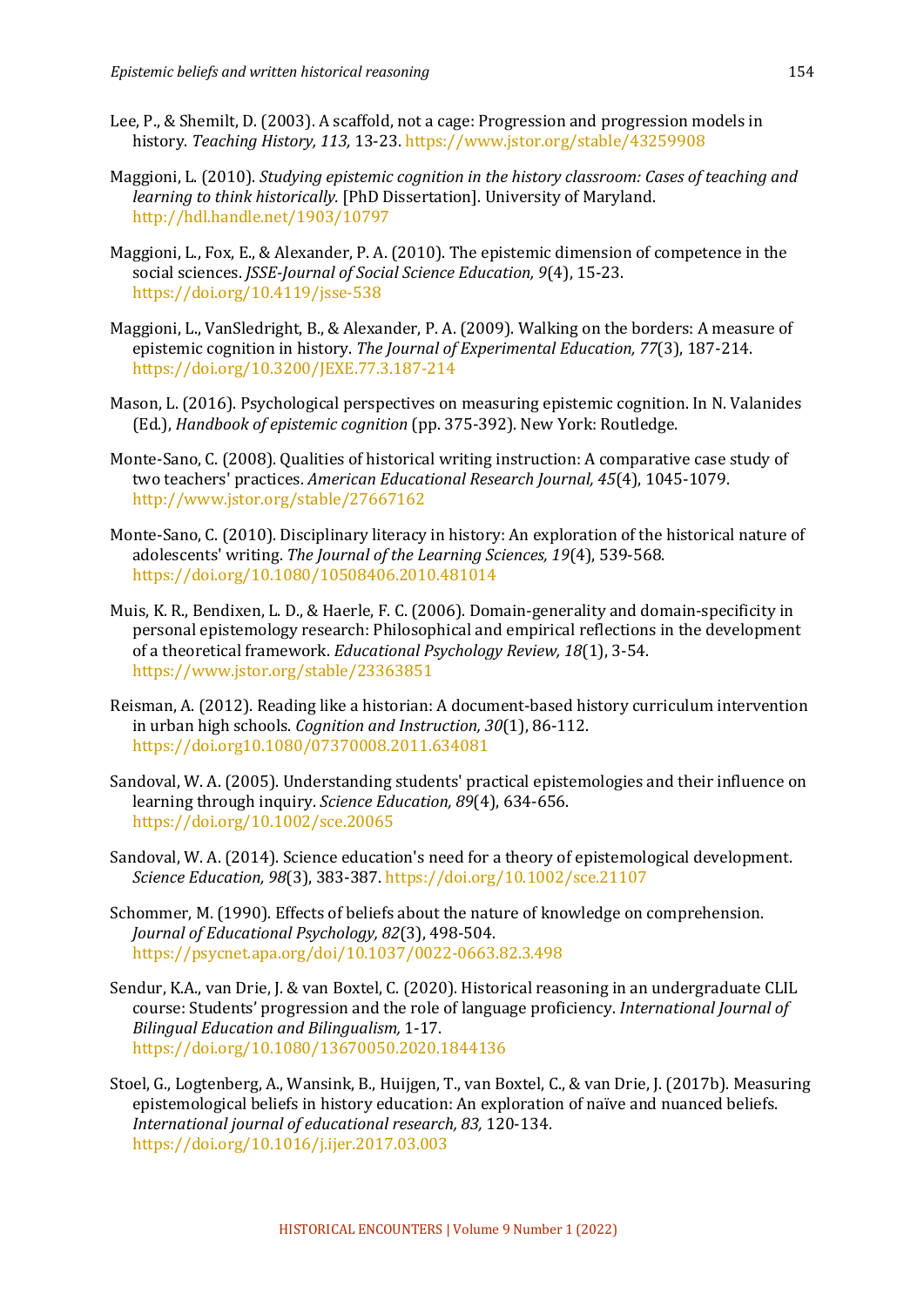- Stoel, G., van Drie, J., & van Boxtel, C. (2017). The effects of explicit teaching of strategies, secondorder concepts, and epistemological underpinnings on students' ability to reason causally in history. *Journal of Educational Psychology, 109*(3), 321-337. https://doi.org/10.1037/edu0000143
- Van Drie, I., & Van Boxtel, C. (2008). Historical reasoning: Towards a framework for analyzing students' reasoning about the past. *Educational Psychology Review, 20*(2), 87-110. https://doi.org/10.1007/s10648-007-9056-1
- VanSledright, B. A. (2013). *Assessing historical thinking and understanding: Innovative designs for new standards.* New York: Routledge.
- Wineburg, S. (1991). Historical problem solving: A study of the cognitive processes used in the evaluation of documentary and pictorial evidence. *Journal of Educational Psychology*, 83(1), 73-87. https://doi.org/10.1037/0022-0663.83.1.73
- Wineburg, S. (2001). *Historical thinking and other unnatural acts: Charting the future of teaching the past* (Critical Perspectives on the Past). Philadelphia: Temple University Press.
- Wineburg, S., & Martin, D. (2009). Tampering with history: Adapting primary sources for struggling readers. *Social Education, 73*(5), 212-216. Available online: https://www.socialstudies.org/social-education/73/5/tampering-history-adapting-primarysources-struggling-readers

## **About the Authors**

**Kristin A. Sendur** is a staff member at the Center for Individual and Academic Development at Sabanci University. She completed this study as a part of her doctoral research at the University of Amsterdam. Her research interests include the learning and teaching of history, with a focus on L2 students and writing.

Email: kristin.sendur@gmail.com ORCID: 0000-0003-4736-6766

**Jannet van Drie** is an associate professor and teacher educator at the Research Institute of Child Development and Education of the University of Amsterdam. Her main research focus is the learning and teaching of history. She is interested in historical reasoning, the role of interaction between students (groupwork), between the teacher and students (whole-class discussions), and in the role of domain-specific writing. Publications focus on themes such as effective (domainspecific) writing instruction, dialogic history teaching, and (aspects of) historical reasoning. Next to these research activities, she works as a teacher trainer in the Graduate School of Child Development and Education and she participates in the Dutch Centre for Social Studies. Together with Carla van Boxtel she developed a framework to conceptualize and analyze historical reasoning in the classroom (Van Boxtel, C. & van Drie, J. (2018). Historical Reasoning: Conceptualizations and Educational Applications. In: S. Metzger & L. Harris (Eds). International Handbook of History Teaching and Learning. pp. 149-176. Wiley-Blackwell.

Email: j.p.vandrie@uva.nl ORCID: 0000-0003-0353-8255

**Carla van Boxtel** is a professor of history education at the Research Institute of Child Development and Education of the University of Amsterdam. She provides leadership to the Dutch Centre for Social Studies Education. She was trained as a historian and educational scientist and explores the learning and teaching of history in and outside schools. Carla's research focuses on historical thinking and reasoning, contextualization, historical argumentation, historical empathy, historical narratives, inquiry-based learning, collaborative learning, and museum education.

Email: c.a.m.vanboxtel@uva.nl ORCID: 0000-0002-5119-121X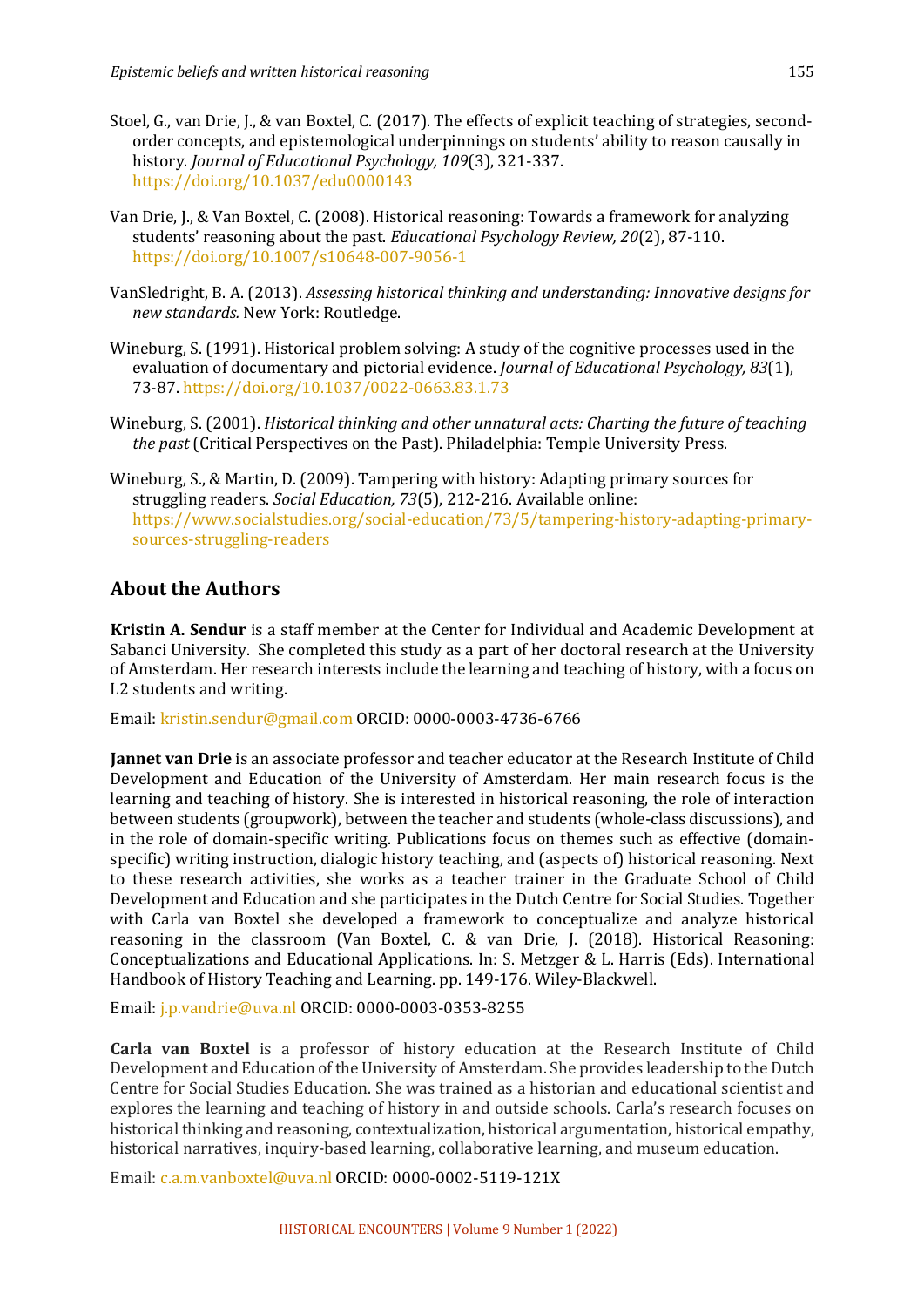Total Score 12.26 (3.10)

# **Appendix A: Additional Tables**

| Table A1<br>Student Gender and Intended Area of Study $(N=62)$<br>Gender |        |                             | Intended Area of Study  |            |  |
|--------------------------------------------------------------------------|--------|-----------------------------|-------------------------|------------|--|
|                                                                          |        |                             |                         |            |  |
| Male                                                                     | Female | Arts and Social<br>Sciences | Science and Engineering | Management |  |
| 32                                                                       | 30     | 4                           | 52                      | 6          |  |
| Descriptive statistics for the DBQ subscales $(N=62)$<br>Mean $(SD)$     |        |                             |                         |            |  |
| Claim<br>2.23(1.12)                                                      |        |                             |                         |            |  |
| Evidence<br>2.58(.93)                                                    |        |                             |                         |            |  |
| Source Evaluation<br>2.32(1.24)                                          |        |                             |                         |            |  |
| Historical Contextualization                                             |        | 2.44(1.24)                  |                         |            |  |
| Corroboration<br>2.69(1.30)                                              |        |                             |                         |            |  |

*Note:* Subscores could range between 0-4, while the total score could range between 0-20.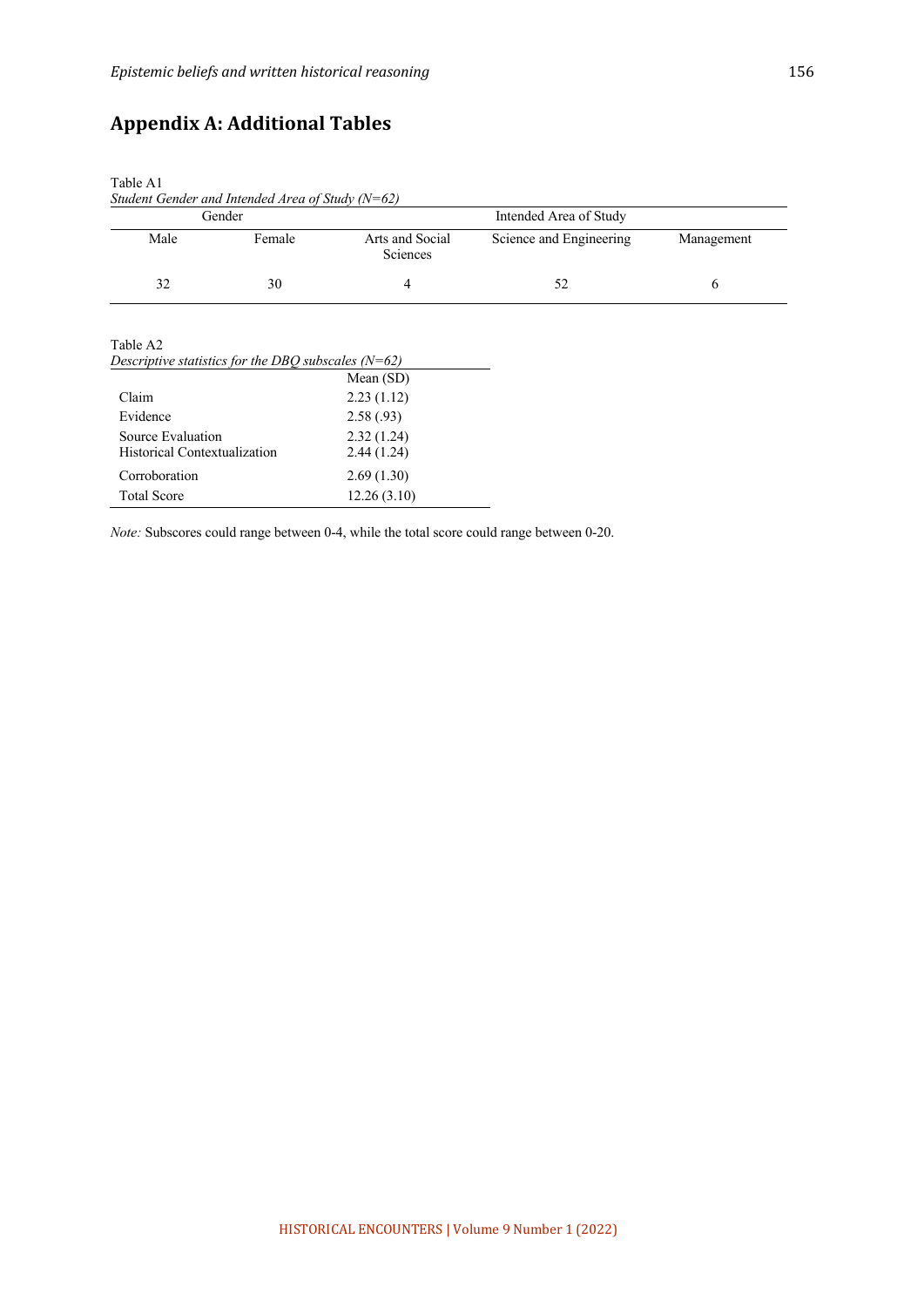|                  | Claim                                                                                                                                                                                                                            | <b>Use of Evidence</b>                                                                                                                                                                                                              | <b>Source Evaluation</b>                                                                                                                                                                                                                                                         | <b>Historical Contextualization</b>                                                                                                                                                                                                                                                                                        | Corroboration                                                                                                                                                                                  |
|------------------|----------------------------------------------------------------------------------------------------------------------------------------------------------------------------------------------------------------------------------|-------------------------------------------------------------------------------------------------------------------------------------------------------------------------------------------------------------------------------------|----------------------------------------------------------------------------------------------------------------------------------------------------------------------------------------------------------------------------------------------------------------------------------|----------------------------------------------------------------------------------------------------------------------------------------------------------------------------------------------------------------------------------------------------------------------------------------------------------------------------|------------------------------------------------------------------------------------------------------------------------------------------------------------------------------------------------|
| 4                | Presents a clear and<br>accurate claim that<br>adequately addresses the<br>question.                                                                                                                                             | The evidence is accurate,<br>relevant and sufficient to<br>support the claim & the<br>evidence is accurately<br>explained at least once &<br>explicitly linked to the claim<br>at least once.                                       | Refers to at least 1 author by name<br>or title & notes relevant feature(s)<br>of the primary source (PS).<br>Indicates potential effect of the<br>feature on the information &/or<br>explains the effect &/or uses the<br>feature to further the argument. (at<br>least $2/3$ ) | Provides accurate and relevant<br>historical context (HC) (temporal,<br>spatial or social features) as<br>support for the claim, evidence or<br>source.<br>The HC is elaborate and used to<br>situate and/or further the claim or<br>the HC is less elaborate &<br>explicitly used to situate and/or<br>further the claim. | Uses multiple sources to support<br>the same point at least once &<br>explicitly indicates an appropriate<br>link between the sources &<br>explains the link by noting how<br>they are similar |
| 3                | Presents a clear and<br>accurate claim that partially<br>addresses the question.                                                                                                                                                 | The evidence is accurate,<br>relevant and sufficient to<br>support the claim.<br>The evidence may be<br>accurately explained at least<br>once or explicitly linked to the<br>claim at least once.                                   | Refers to at least 1 author by name<br>or title & notes relevant feature(s)<br>of the PS.<br>Indicates potential effect of the<br>feature on the information or<br>explains the effect or uses the<br>feature to further the argument.<br>(1/3)                                  | Provides accurate and relevant<br>historical context<br>It may be used to implicitly situate<br>&/or further the argument.                                                                                                                                                                                                 | Uses multiple sources to support<br>the same point at least once &<br>explicitly indicates an appropriate<br>link between the sources & notes<br>that they are similar                         |
| $\boldsymbol{2}$ | Accurately restates the<br>question or topic without<br>directly stating a claim. May<br>contain minor errors.                                                                                                                   | The evidence is insufficient<br>and may contain irrelevant or<br>inaccurate information.<br>The evidence is explained<br>&/or explicitly linked to the<br>main idea at least once. The<br>explanation or link may be<br>inaccurate. | Refers to at least 1 author by name<br>or title & notes relevant feature(s)<br>of the PS.<br>There may be an attempt to note<br>the effect or use it to further the<br>argument. If included, the<br>interpretation undermines the<br>argument or has errors.                    | Provides historical context that is<br>of limited support for the<br>argument &/or has minor<br>inaccuracies.<br>It is not used to situate &/or<br>further the argument/argument<br>&/or there are errors.                                                                                                                 | Uses multiple sources to support<br>the same point at least once &<br>explicitly indicates an<br>inappropriate or unclear link<br>between the sources                                          |
|                  | The main idea is difficult to<br>discern, implied or<br>marginally addresses the<br>questions &/or is<br>inconsistent with the<br>evidence in the sources<br>&/or the language makes<br>the intended meaning<br>somewhat unclear | The evidence is insufficient<br>and may contain irrelevant or<br>inaccurate information.<br>The evidence is not explained<br>& not explicitly linked to the<br>claim &/or the evidence is<br>primarily copy-pasted.                 | Refers to at least 1 author by name<br>or title & notes irrelevant or<br>inaccurate feature(s) of the PS.<br>There may be an attempt to note<br>the effect or use it to further the<br>argument. The interpretation may<br>have errors.                                          | Provides historical context that is<br>historically inaccurate &/or<br>largely irrelevant.                                                                                                                                                                                                                                 | Uses multiple sources to support<br>the same point at least once &<br>treats sources separately without<br>explicit corroboration (can look<br>list-like).                                     |